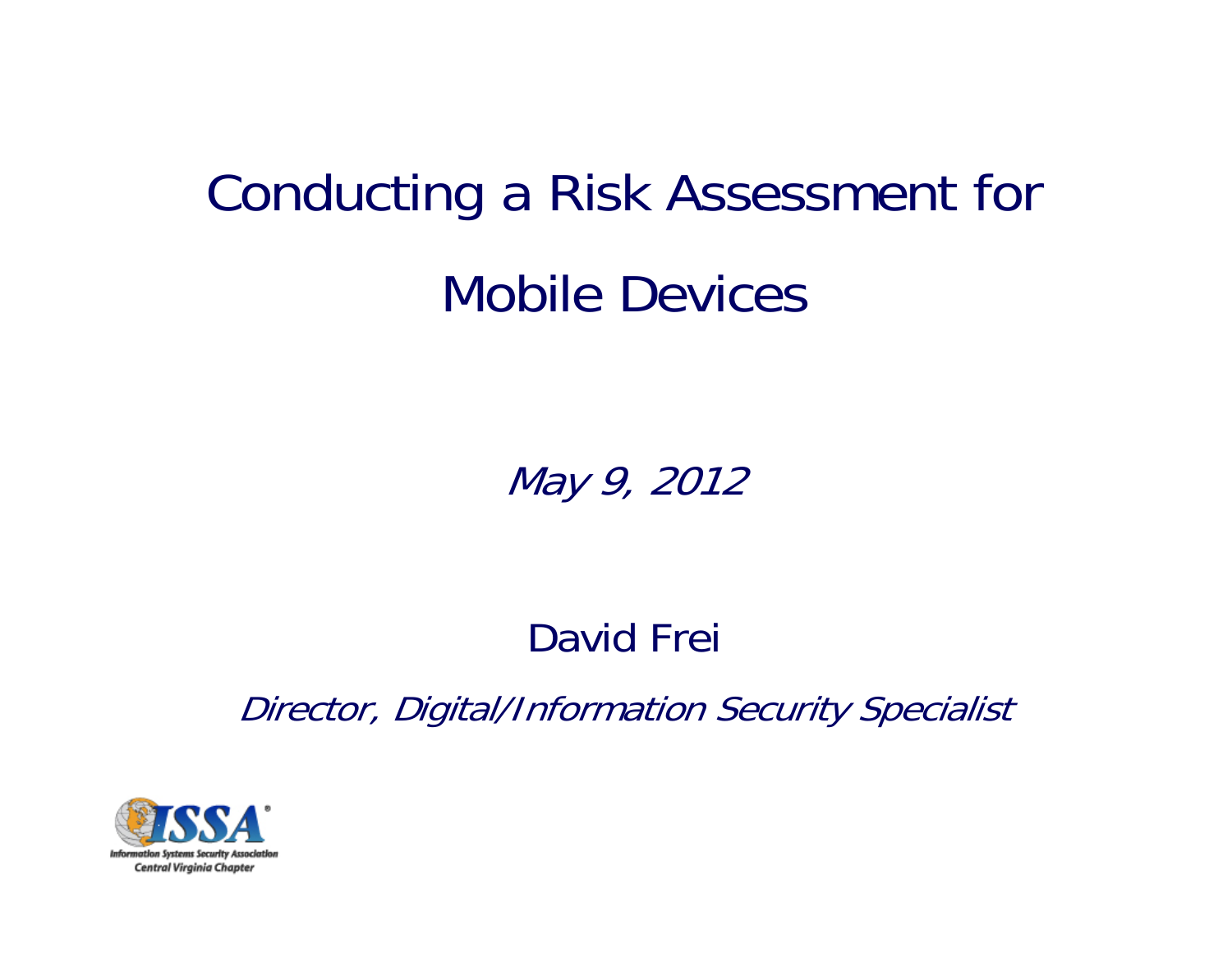## Today's Discussion

- The Changing Environment
- П Available Industry Risk Assessment Models
- $\mathbf{r}$  Unique considerations when conducting a risk assessment for mobile devices
	- Understanding the business requirements and objectives
	- Assessing threats, vulnerabilities, & impact to the business
	- ♦ Risk Response: Evaluating mitigation techniques
	- Monitoring the risks
- $\blacksquare$ A case study of a recent mobile device risk assessment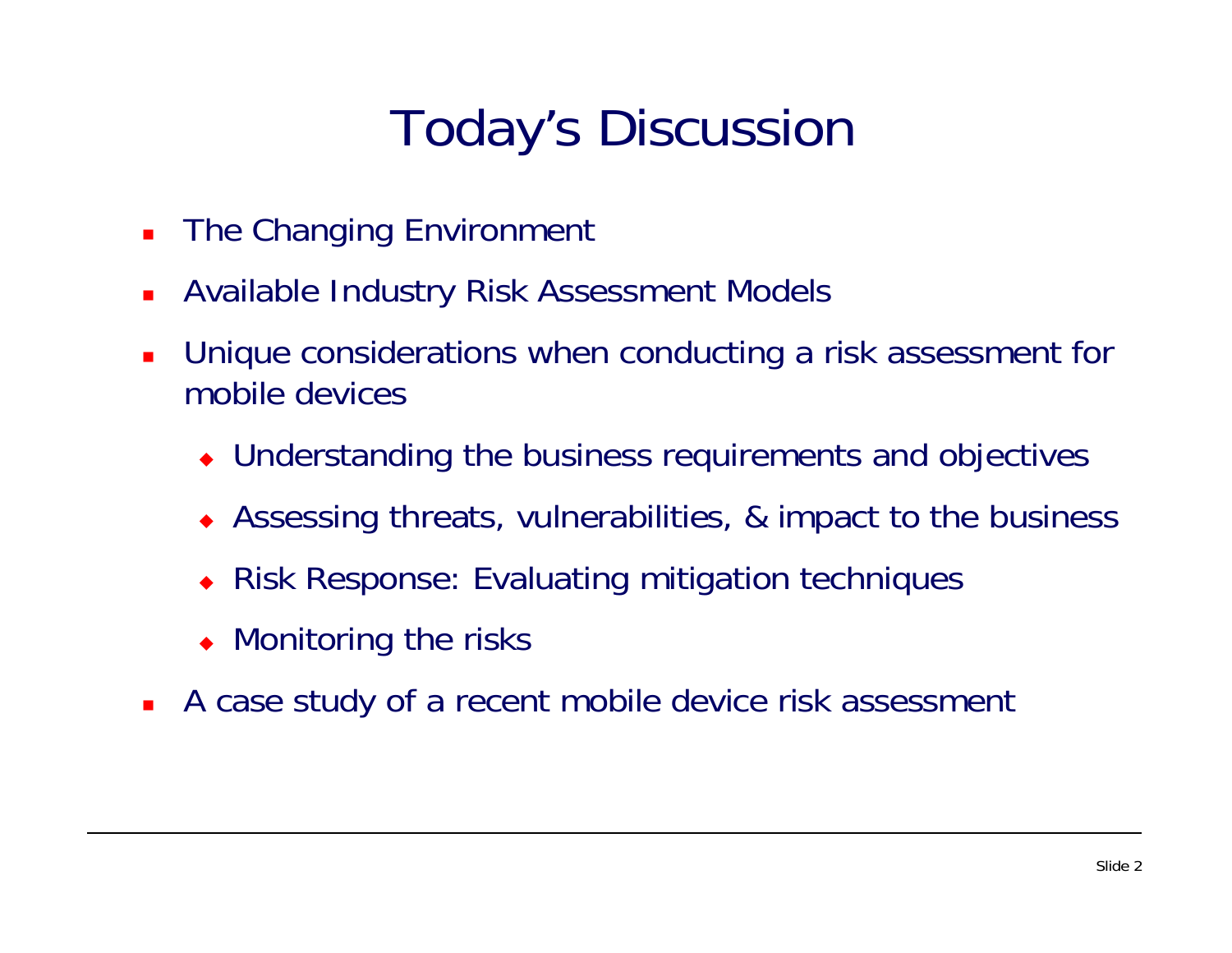The Changing Environment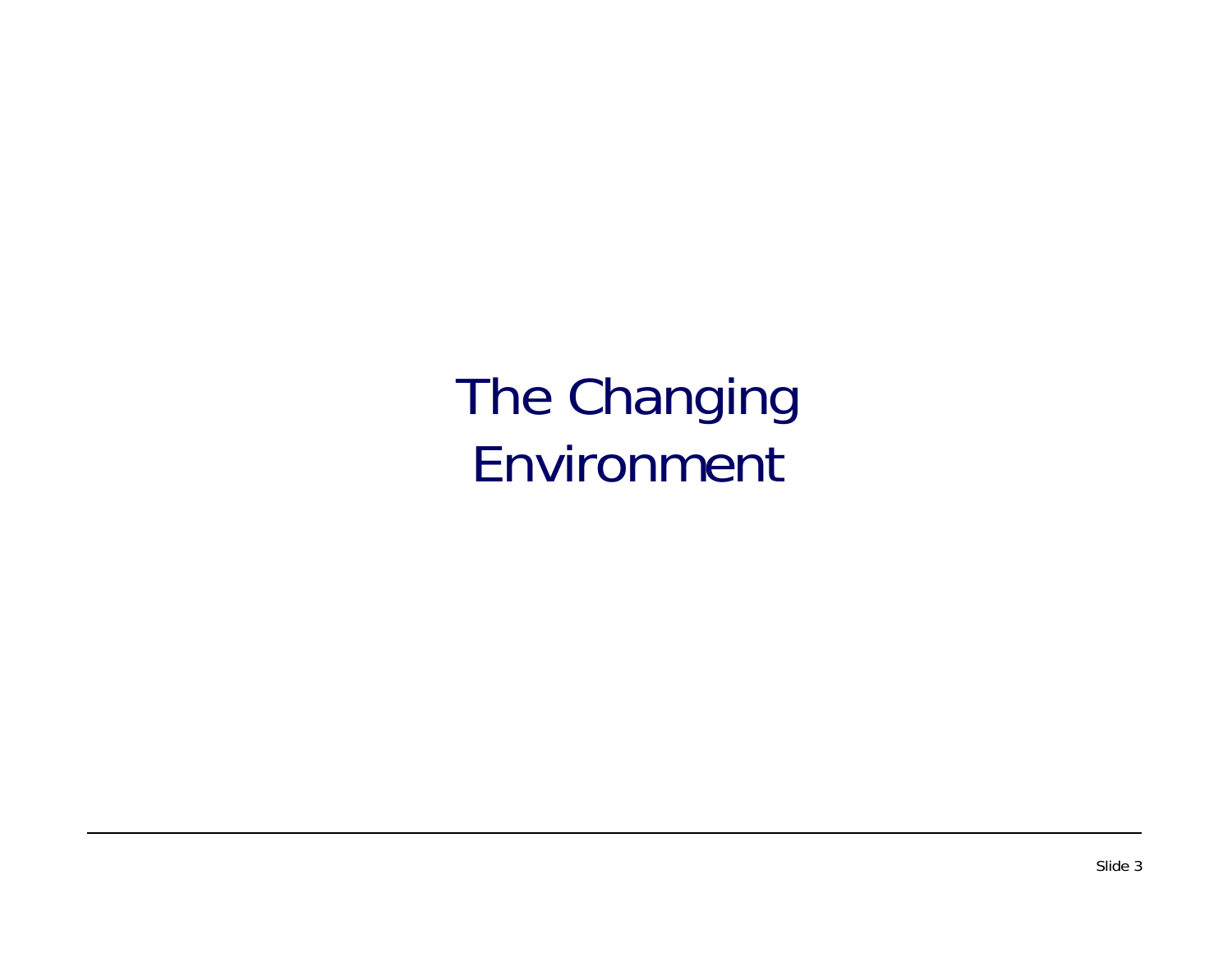### Consumerization of Technology

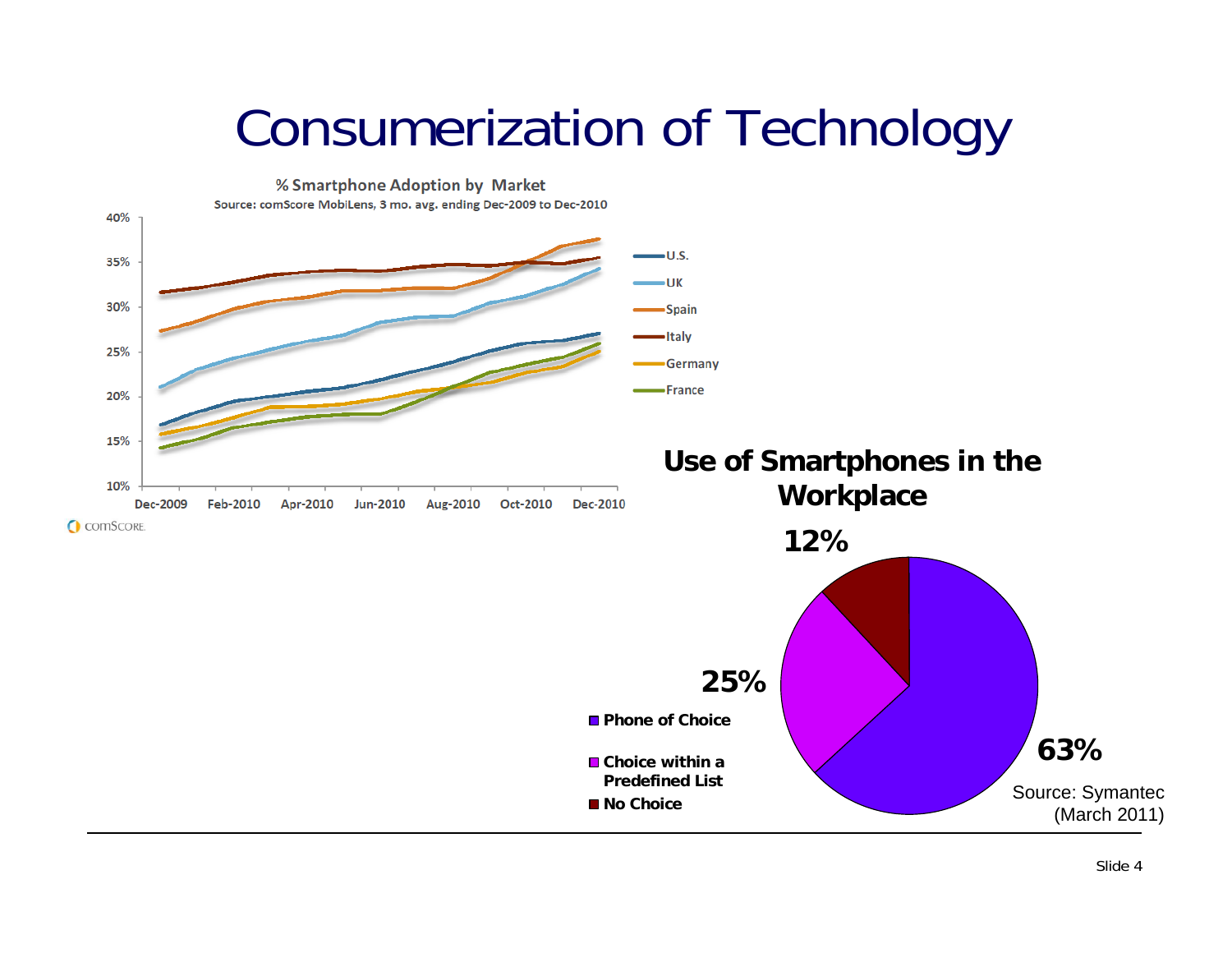### Increase in functionality/power

### 2004 2012



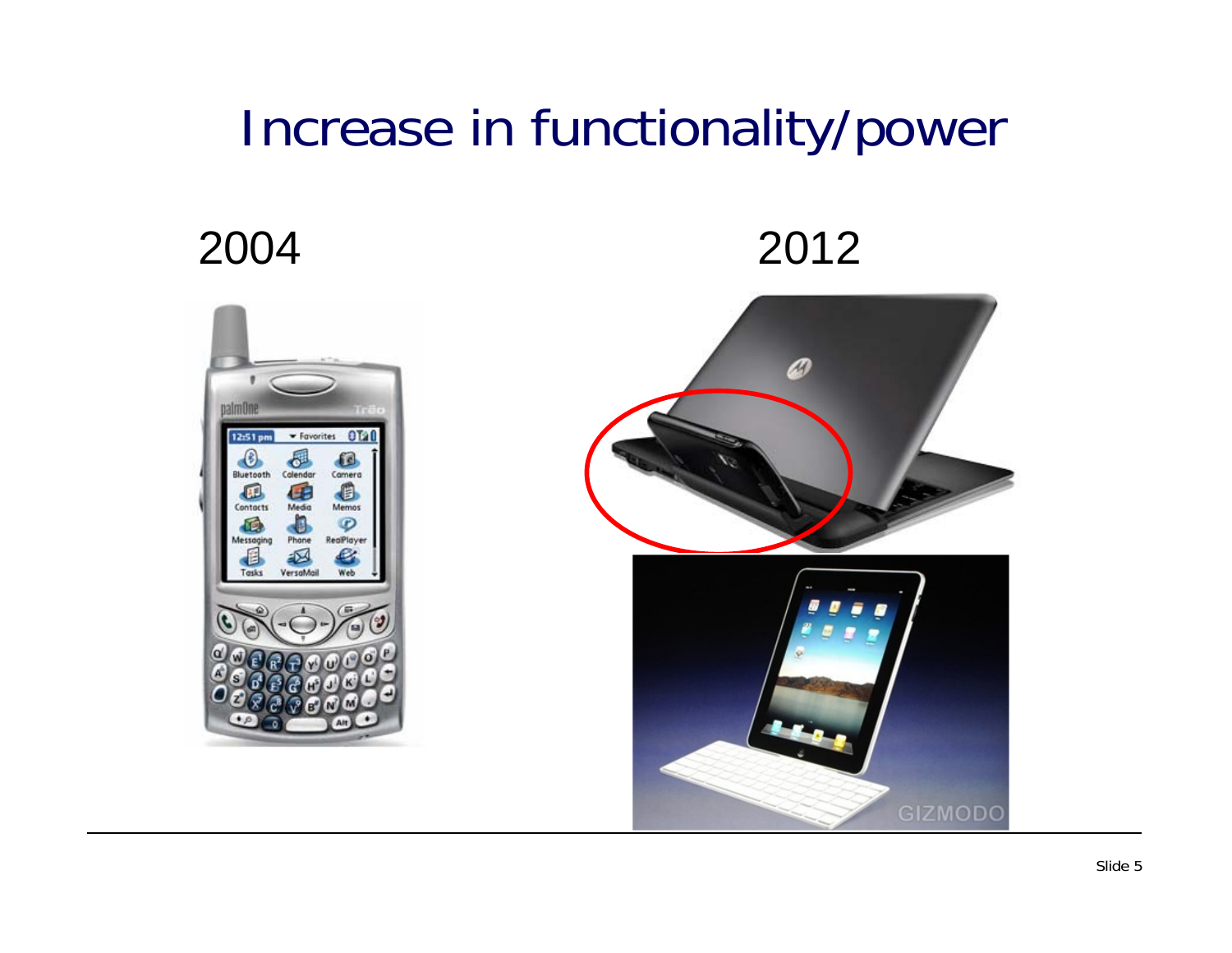### Increase in Downloaded Apps

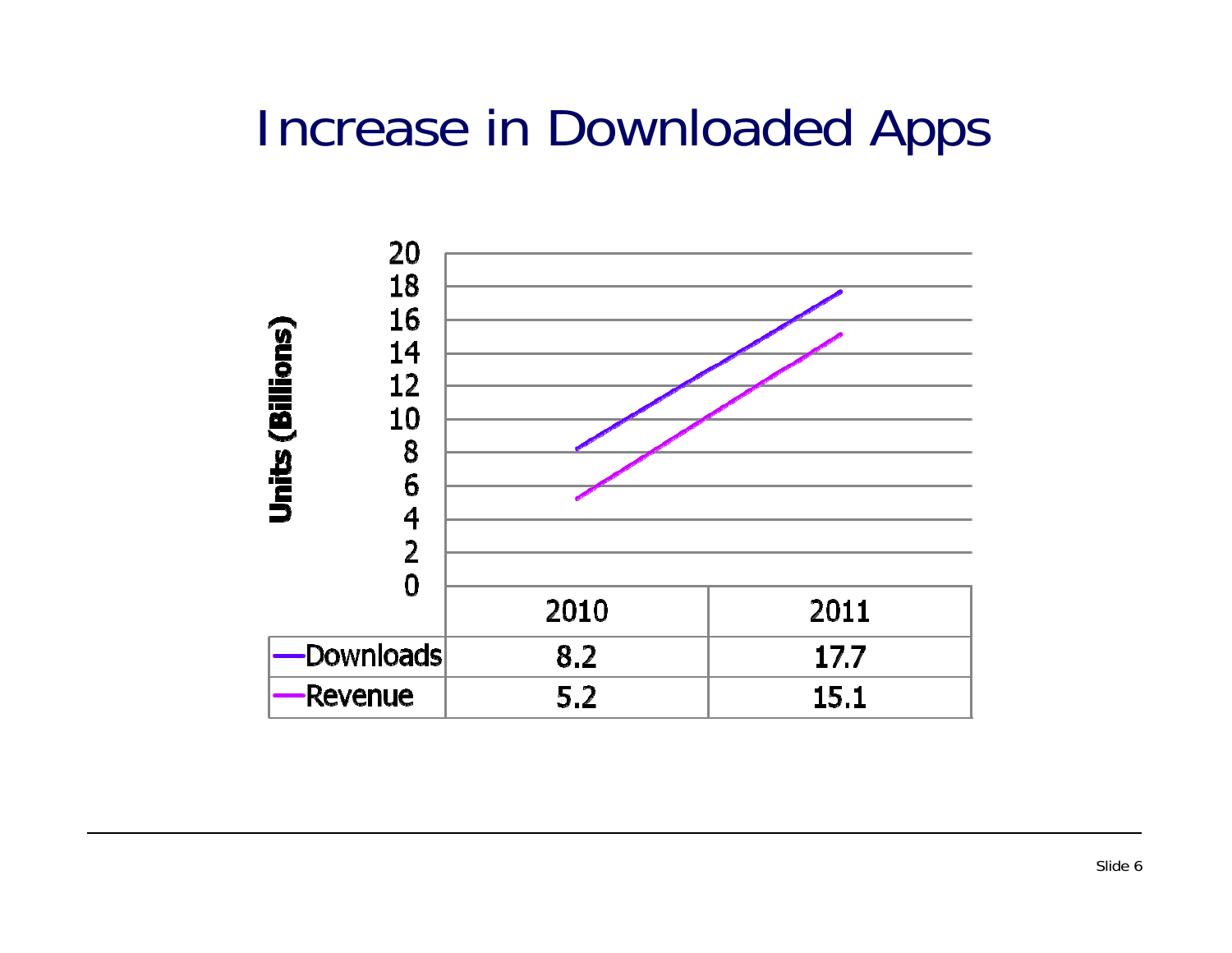## Emergence of Security Products

- **Data Loss Prevention (DLP)**
- Antivirus
- **Enhanced Mobile Device Management Platforms**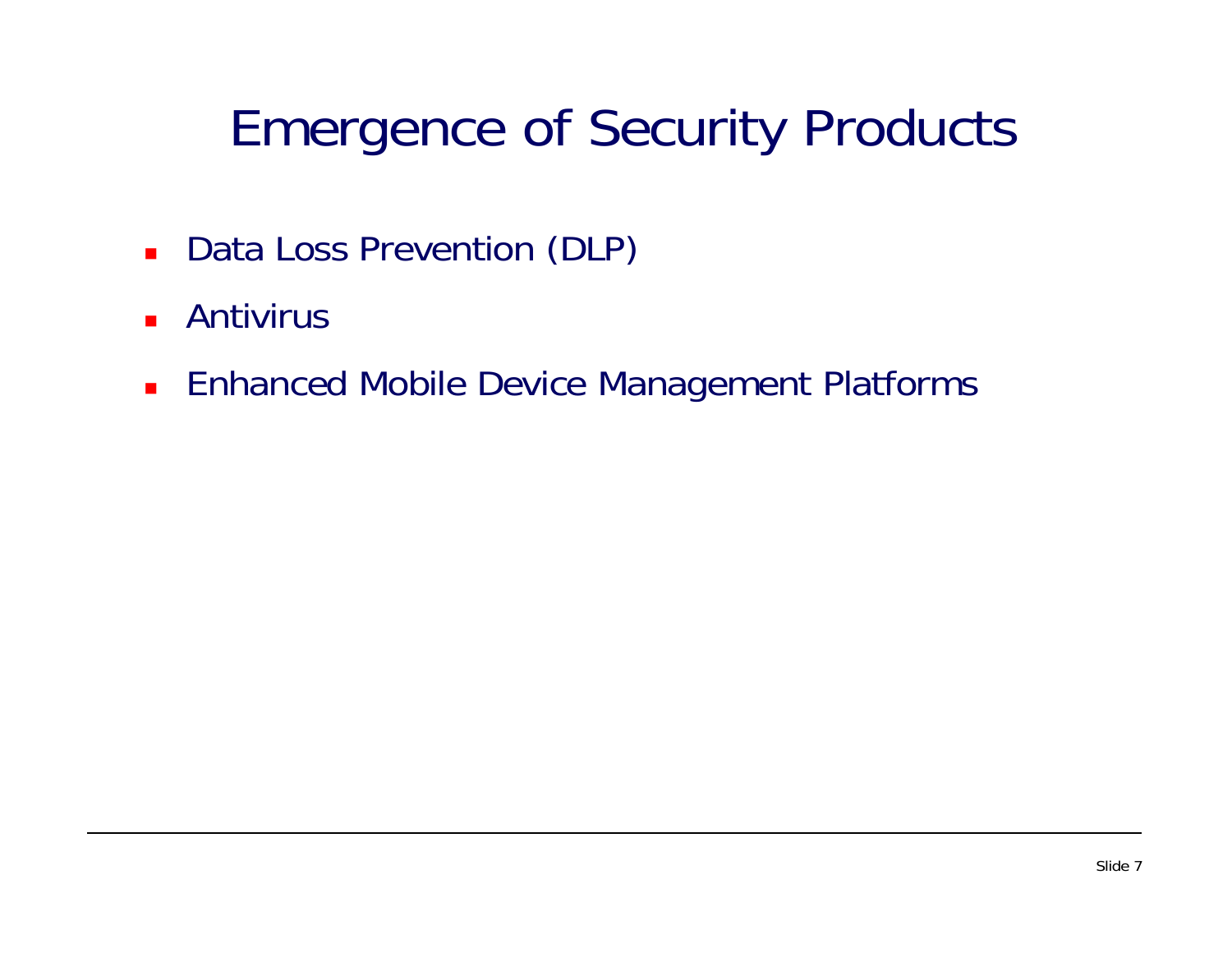## The Complex, Changing Environment

- **Example 2 Consumer data mixing with corporate data**
- Number of malicious apps and malware on the rise
- П Hackers will find vulnerabilities
- **Costs of data loss near record highs**
- П As power and functionality increases, so does risk
- **Per Gartner: Security will lag business needs by 4-10** years
- Employees want to use devices of their choice to access corporate data and treat them as personal devices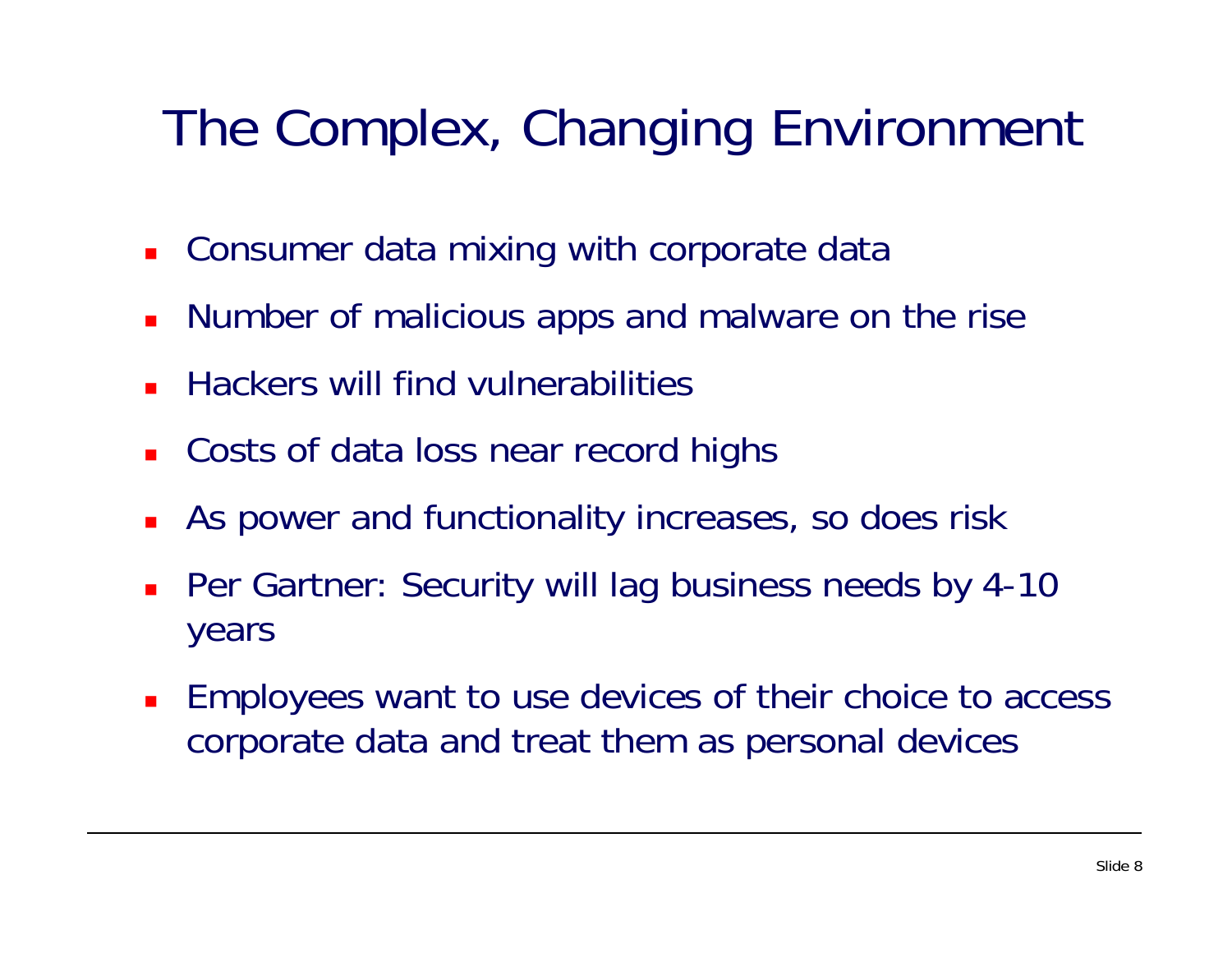#### **Question:** You can't stop the freight train, so what can you do?



#### **Answer:**

Assess the Risks to your Environment and Develop a Risk Mitigation Plan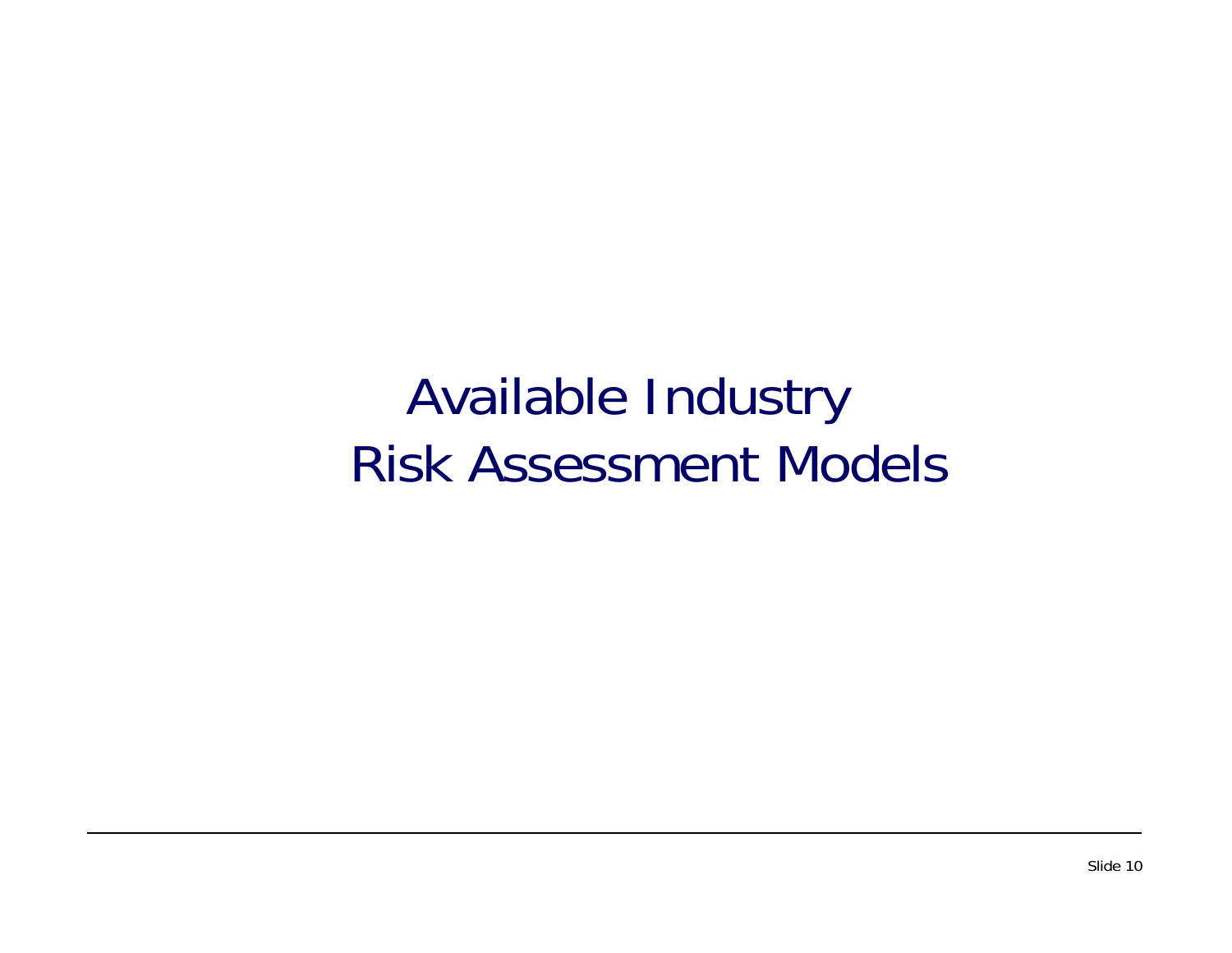- **ISO 27005**
- **NIST Special Publications 800-30 and 800-39**
- **OCTAVE**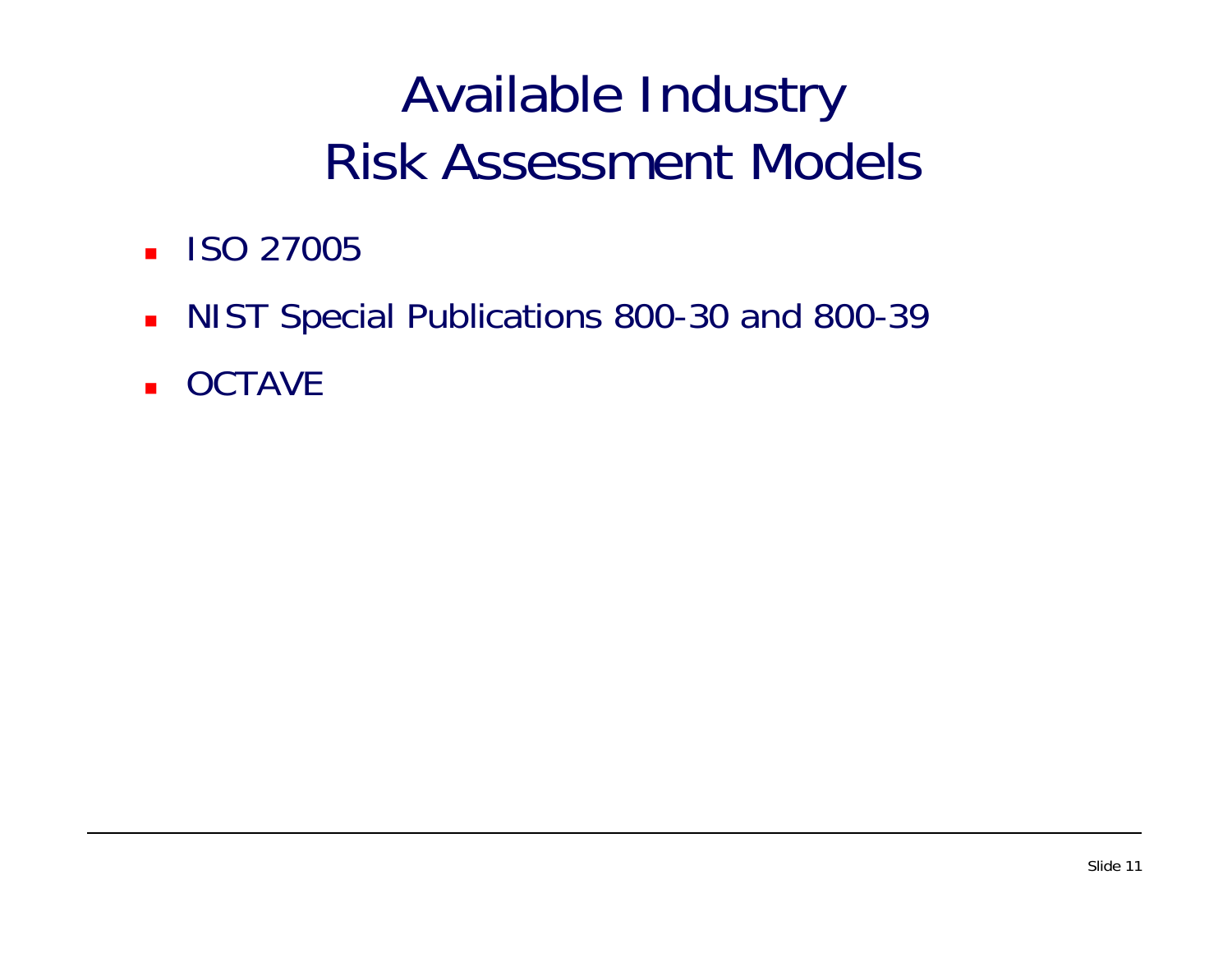$\blacksquare$  ISO 27005  $-$ **Information** Security Risk Management

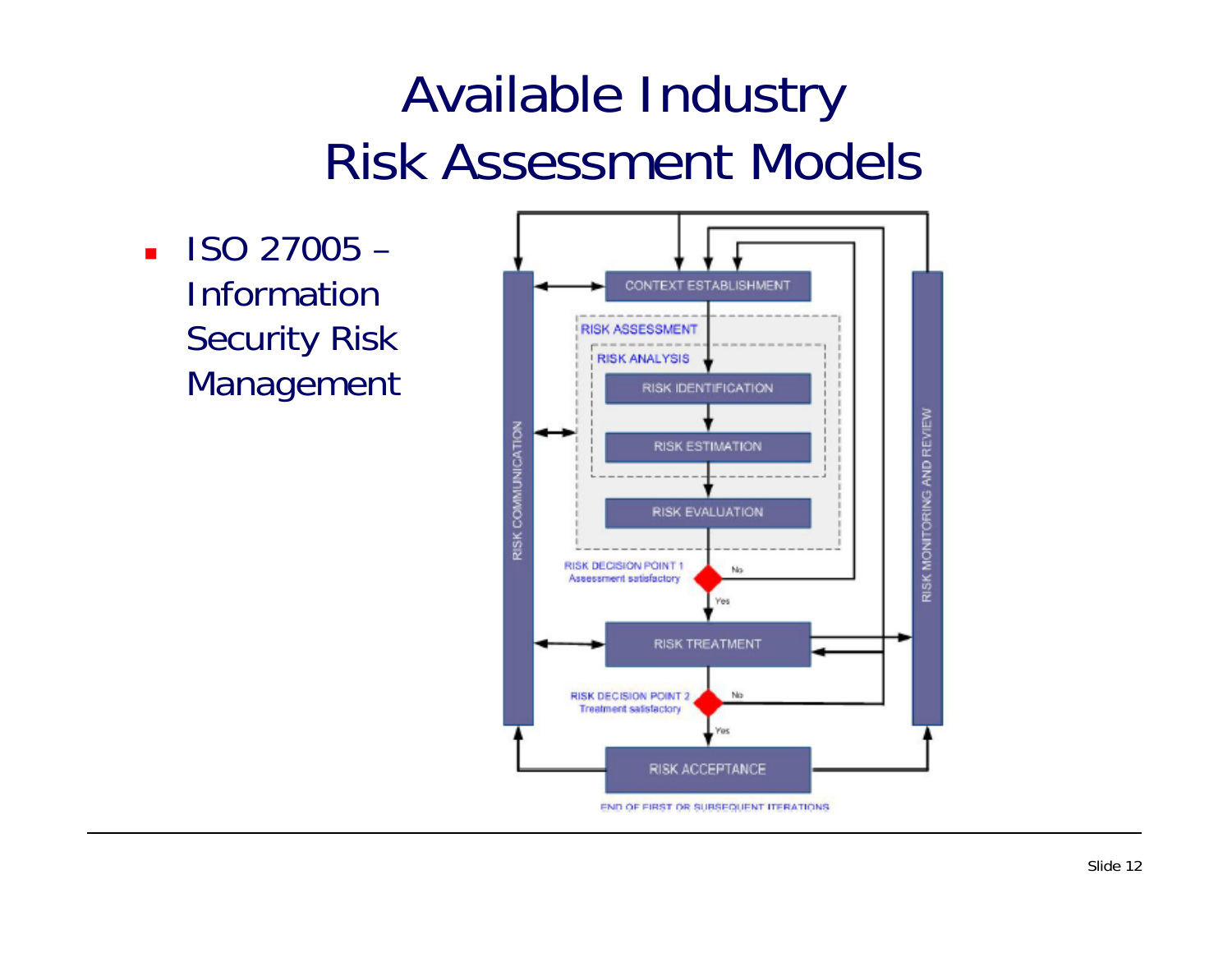**NIST Special Publication** 800-30 – Risk Management Guide for Information Technology Systems

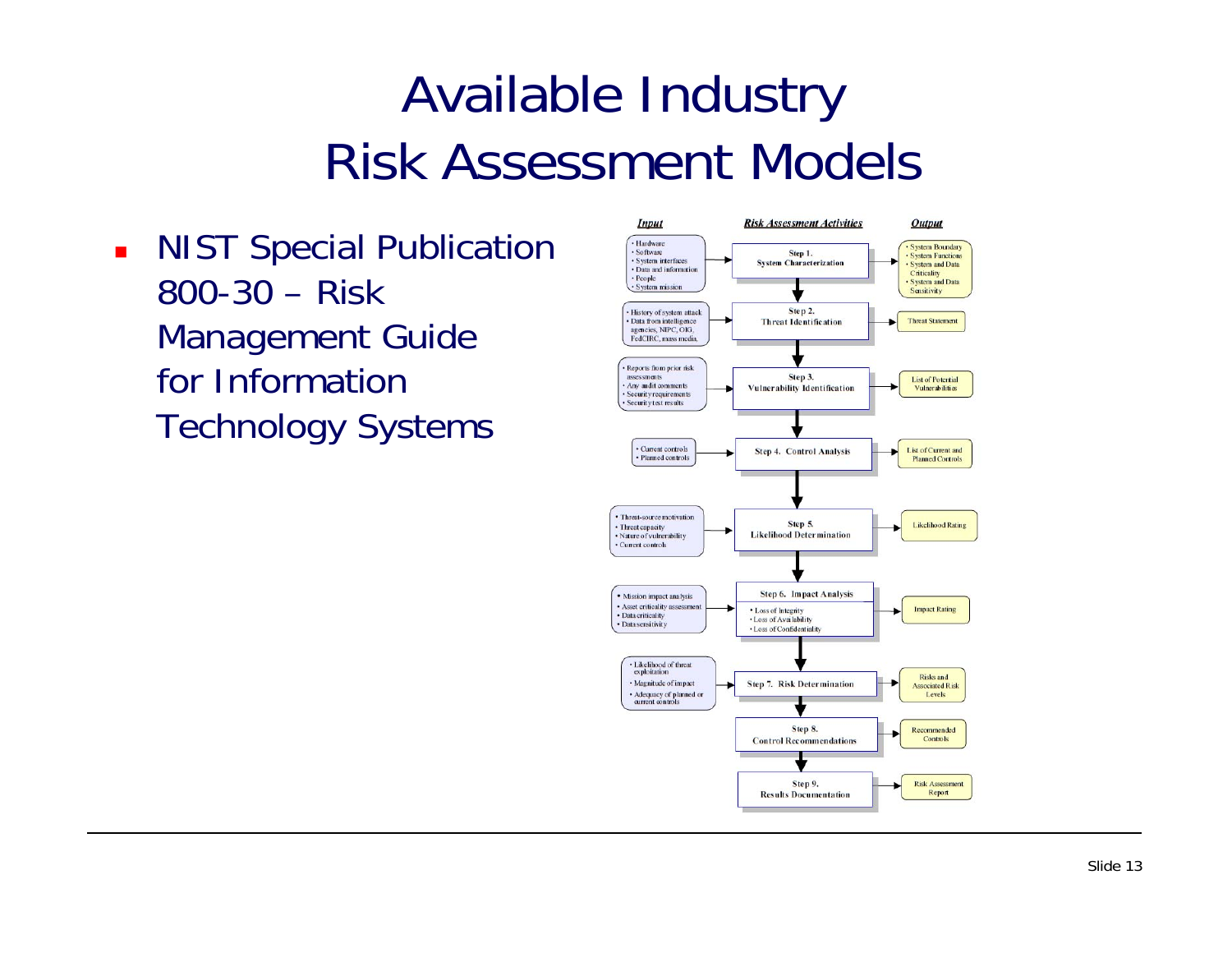**NIST Special Publication 800-39 – Managing** Information Security Risk

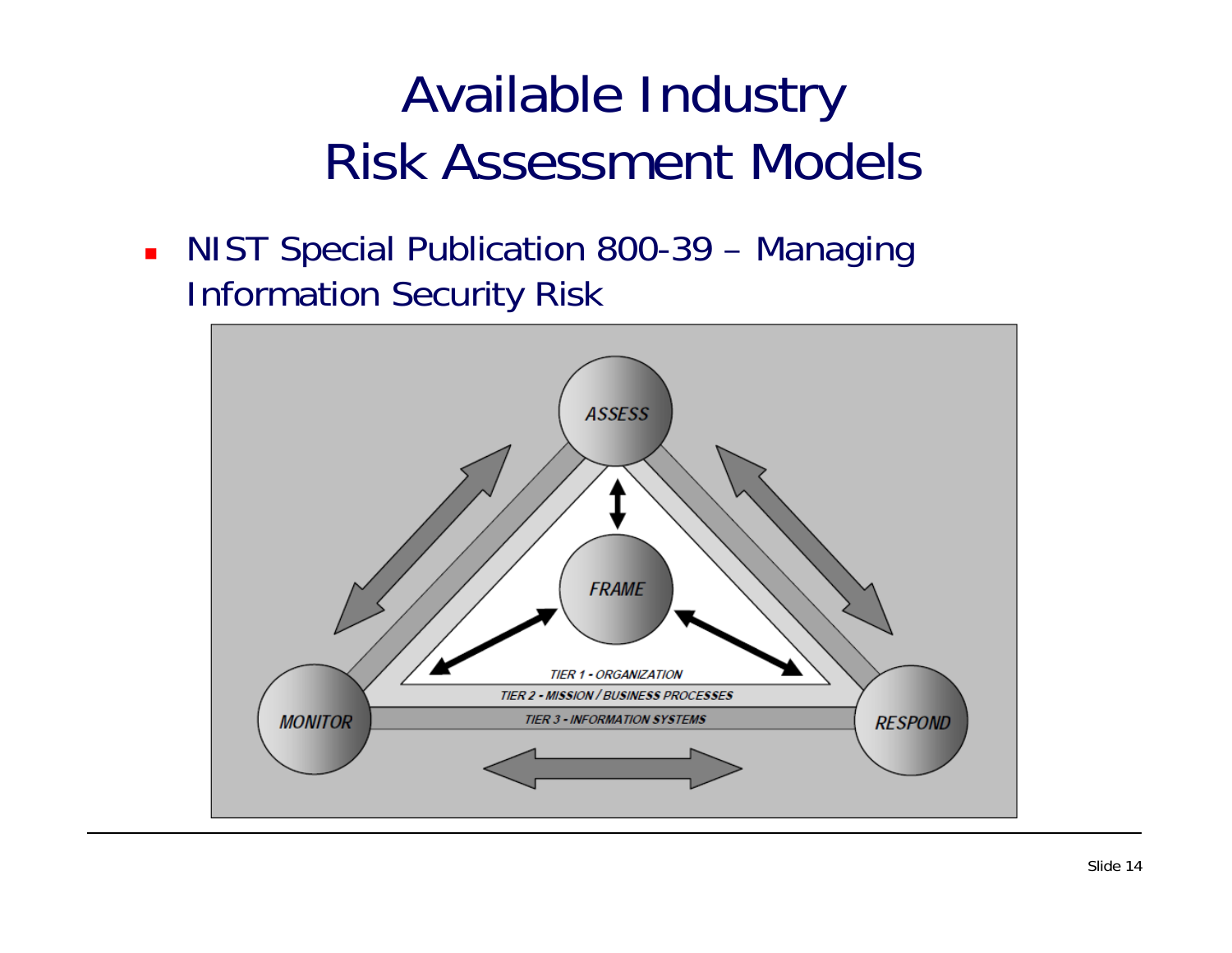- OCTAVE-
	- $\overline{\bullet}$  Full
	- $\bullet$  S
	- ◆ Allegro

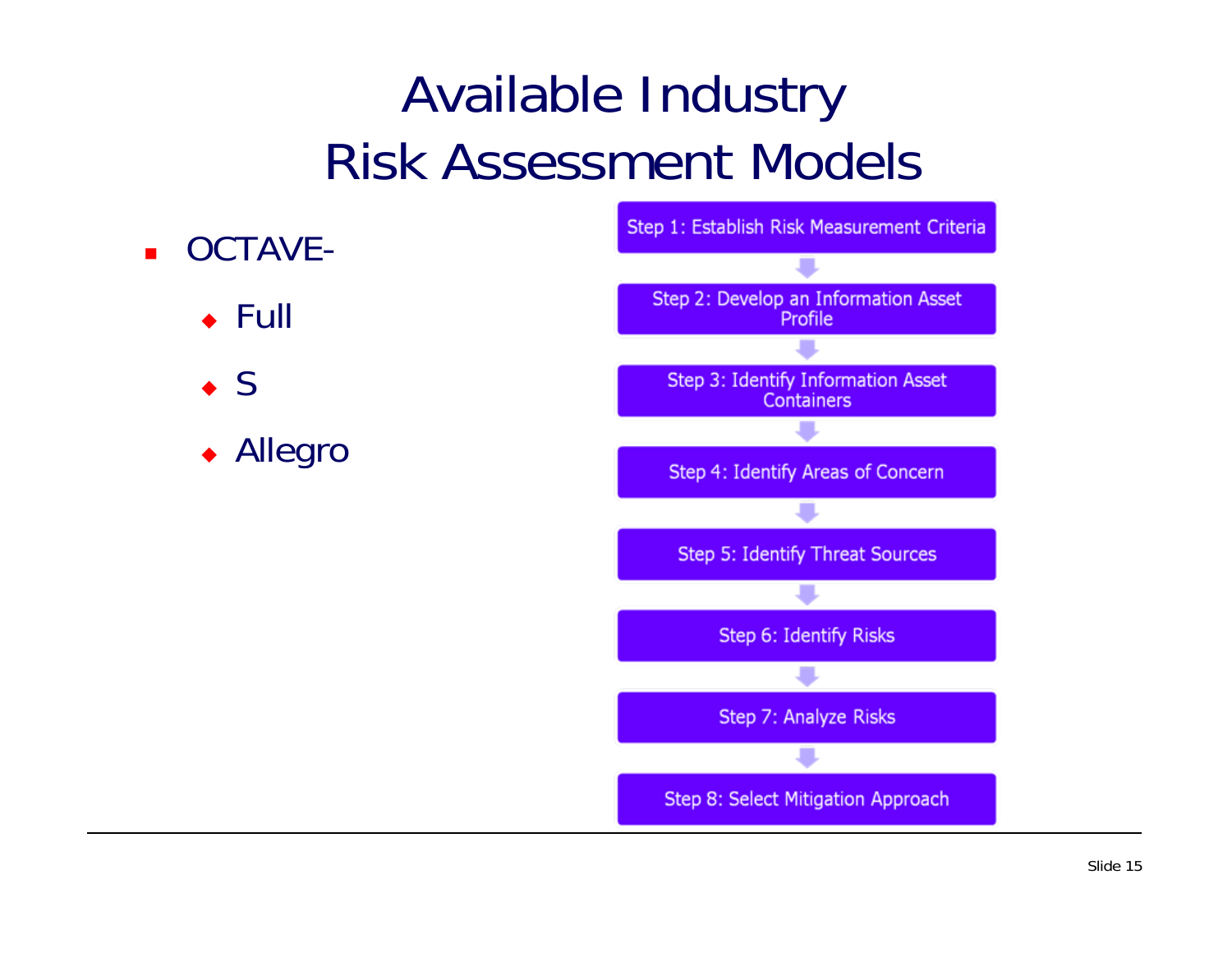#### General Risk Assessment Steps

- **Step 1: Understand environment, requirements and** objectives, risk tolerance, and boundaries
- Step 2: Identify threats, vulnerabilities, and existing controls to determine risks
- Step 3: Assess risks based on impact and likelihood
- Step 4: Determine risk response. Document final risk determination and approval/acceptance
- **Step 5: Ongoing monitoring of risks and response**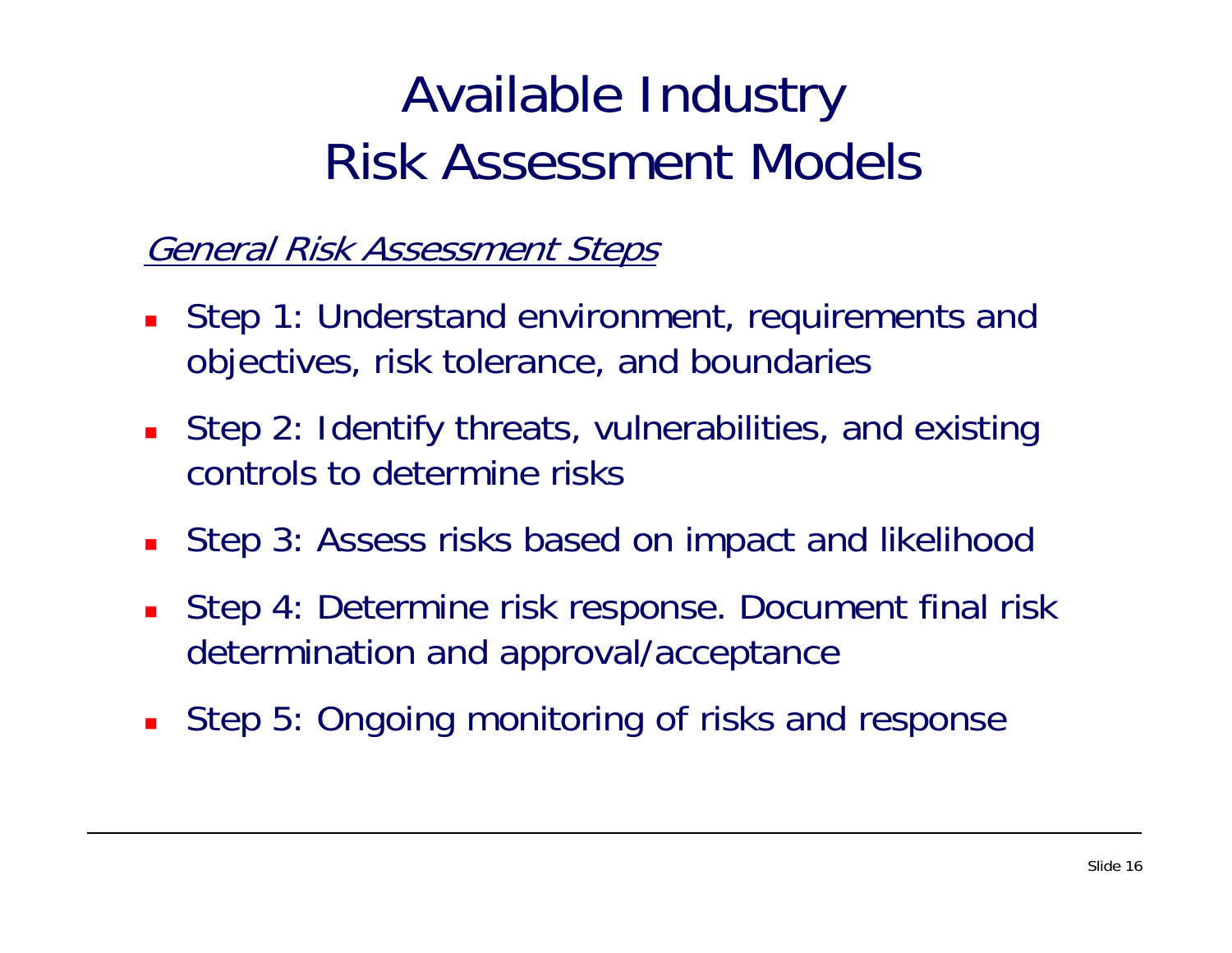Unique considerations when conducting a risk assessment for mobile devices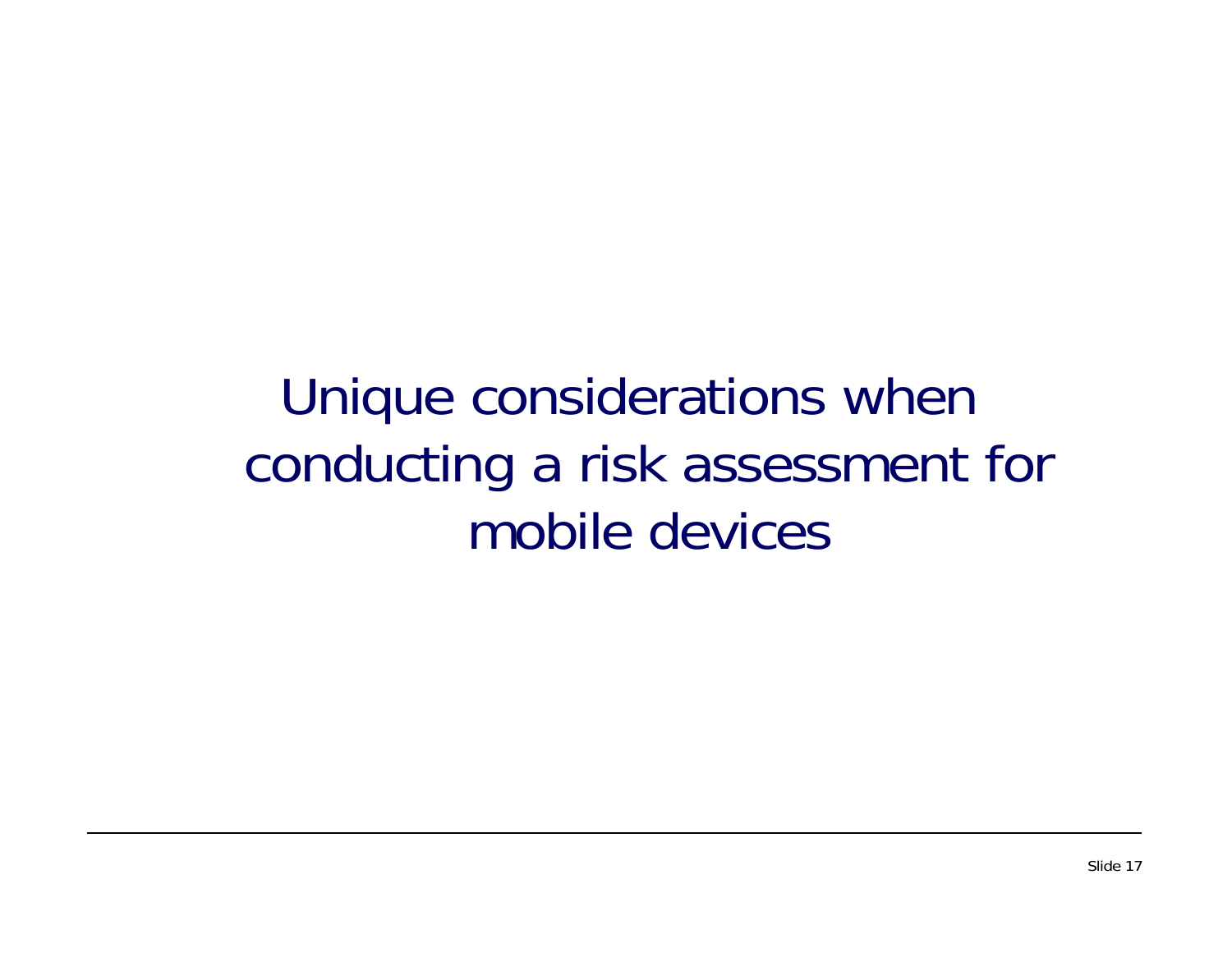### Unique Considerations

- **Understanding the business requirements and** objectives (Step 1)
- **Assessing threats, vulnerabilities, & impact to the** business (Step 2-3)
- $\blacksquare$  Risk Response: Evaluating mitigation techniques (Step 4)
- **Monitoring the risks (Step 5)**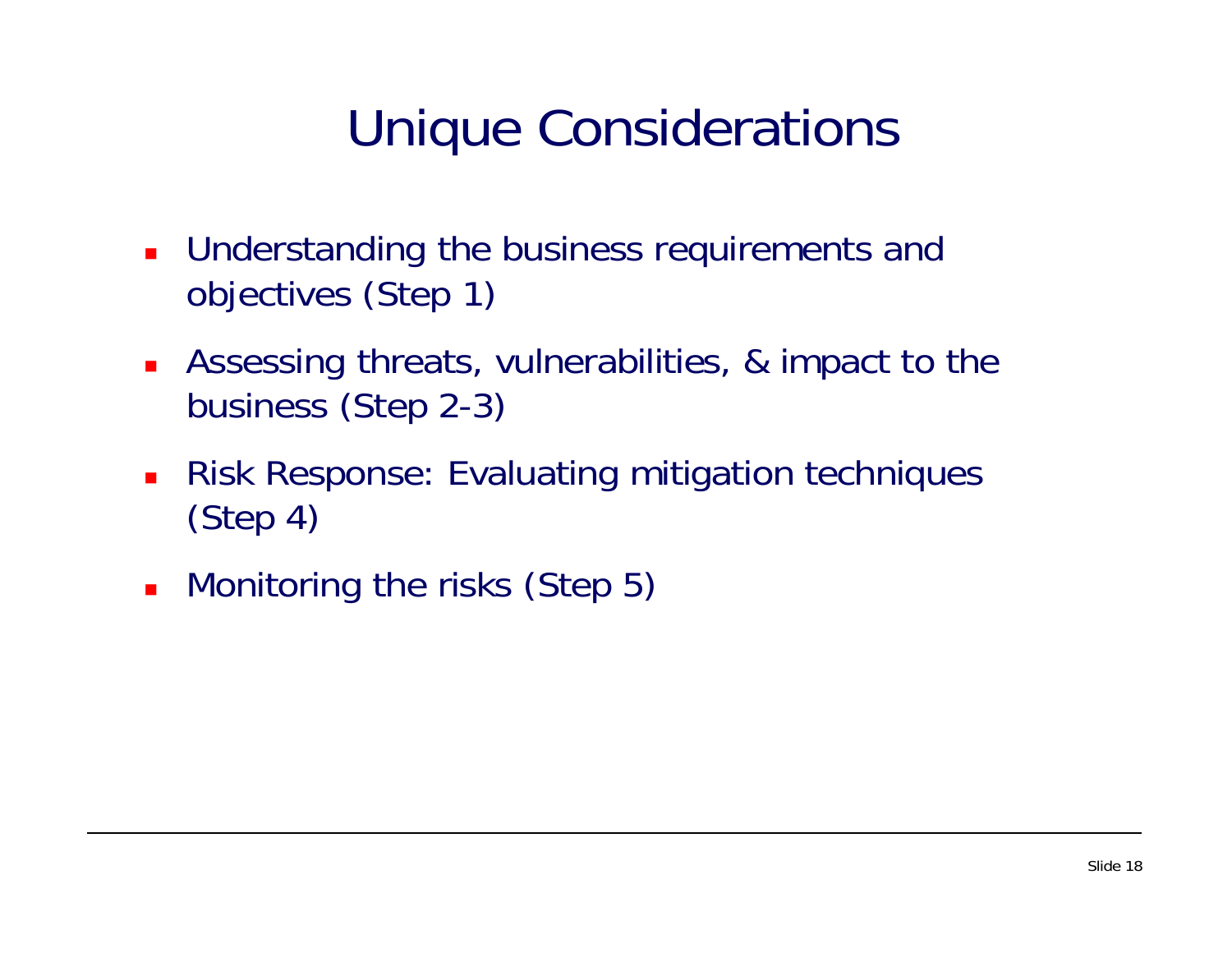Understanding the Business Requirements and Objectives

- **Breadth of Program**
- Travel profile
- П Need for central management/# of users
- $\overline{\phantom{a}}$ BYO/Corporate owned/Reimbursement Program
- Corporate culture and ability to limit/control users
- П Need/ability to install own apps
- L. Company liability for downloaded apps
- Resources to be accessed
- Data Classification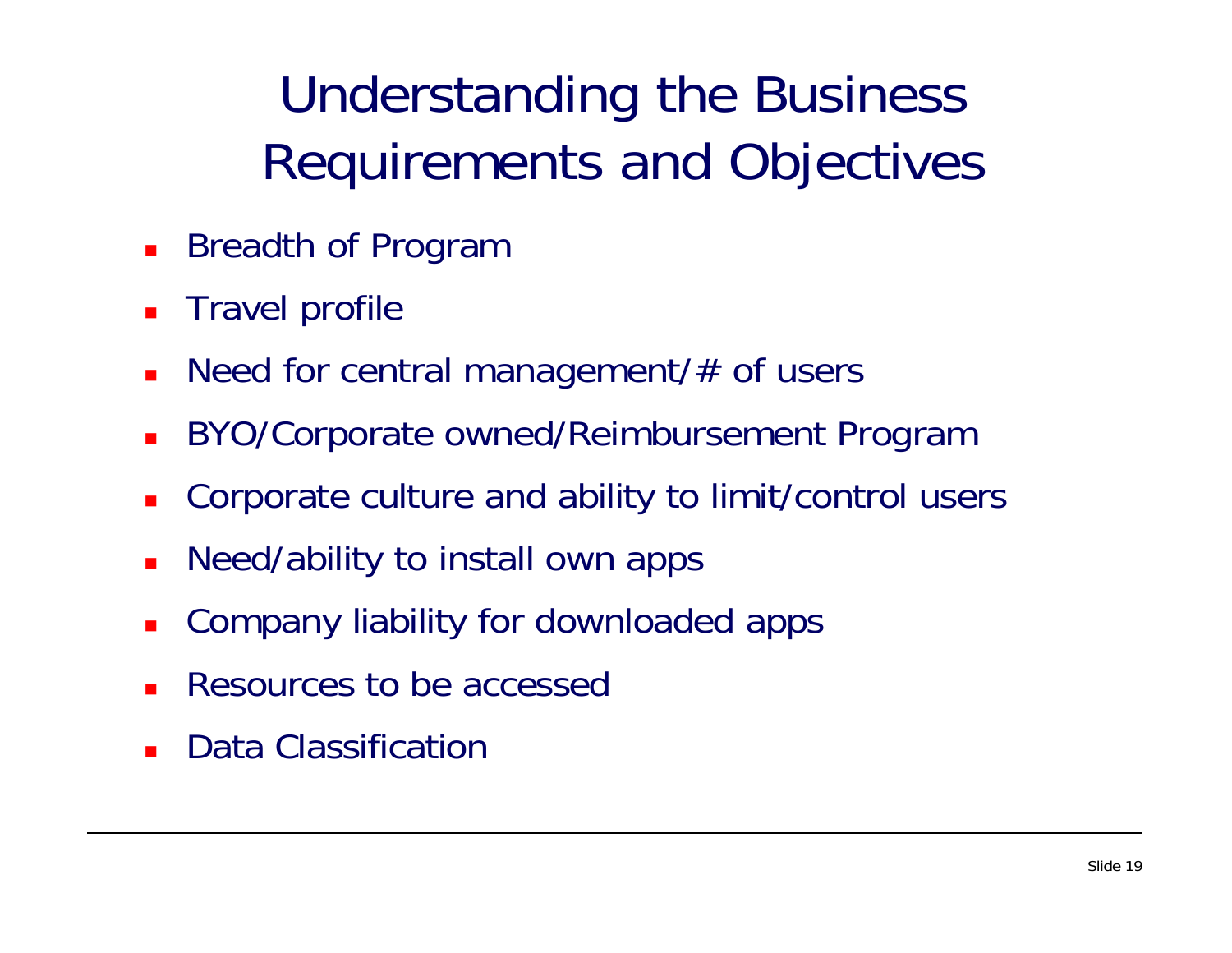## Assessing Threats, Vulnerabilities, & Impact to the Business

- Portability = Easily lost
- **Jailbreaking**
- П High variability in OSs
- Frequent patch release by vendors and delayed release by providers
- Ability to remotely install applications on Android
- $\overline{\phantom{a}}$ Man-in-the mobile attacks
- Are apps to be trusted? Are users considering app permissions?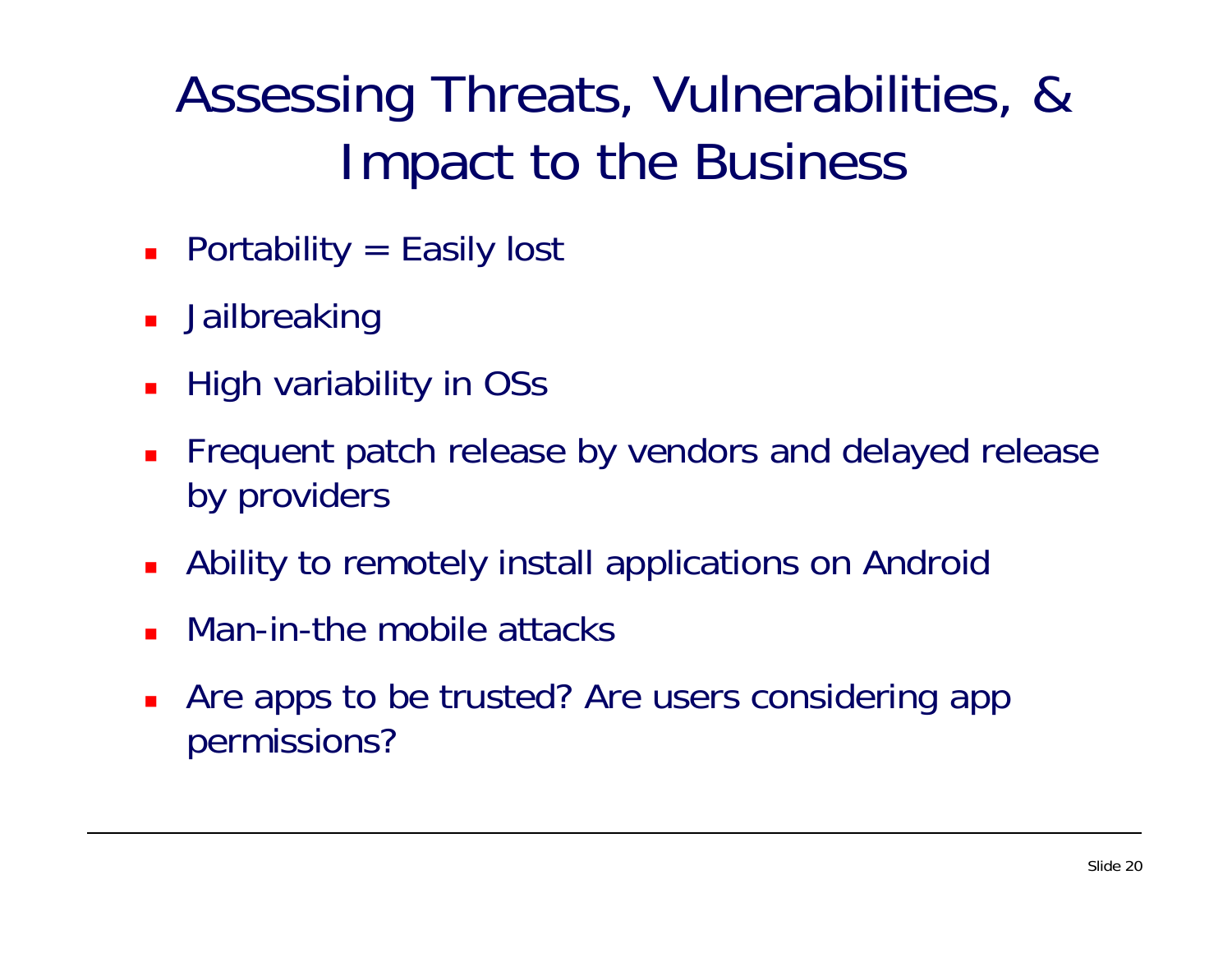### Assessing Threats, Vulnerabilities, & Impact to the Business

- П Breaking of encryption/security controls
- Uncontrolled expansion of data footprint
- П Security of data in transit via unsecured wireless networks
- Are existing technology tools (DLP) and processes (ediscovery) compatible/inclusive of mobile devices?
- Corporate rush to embrace mobile
- **Perform a security assessment on the device**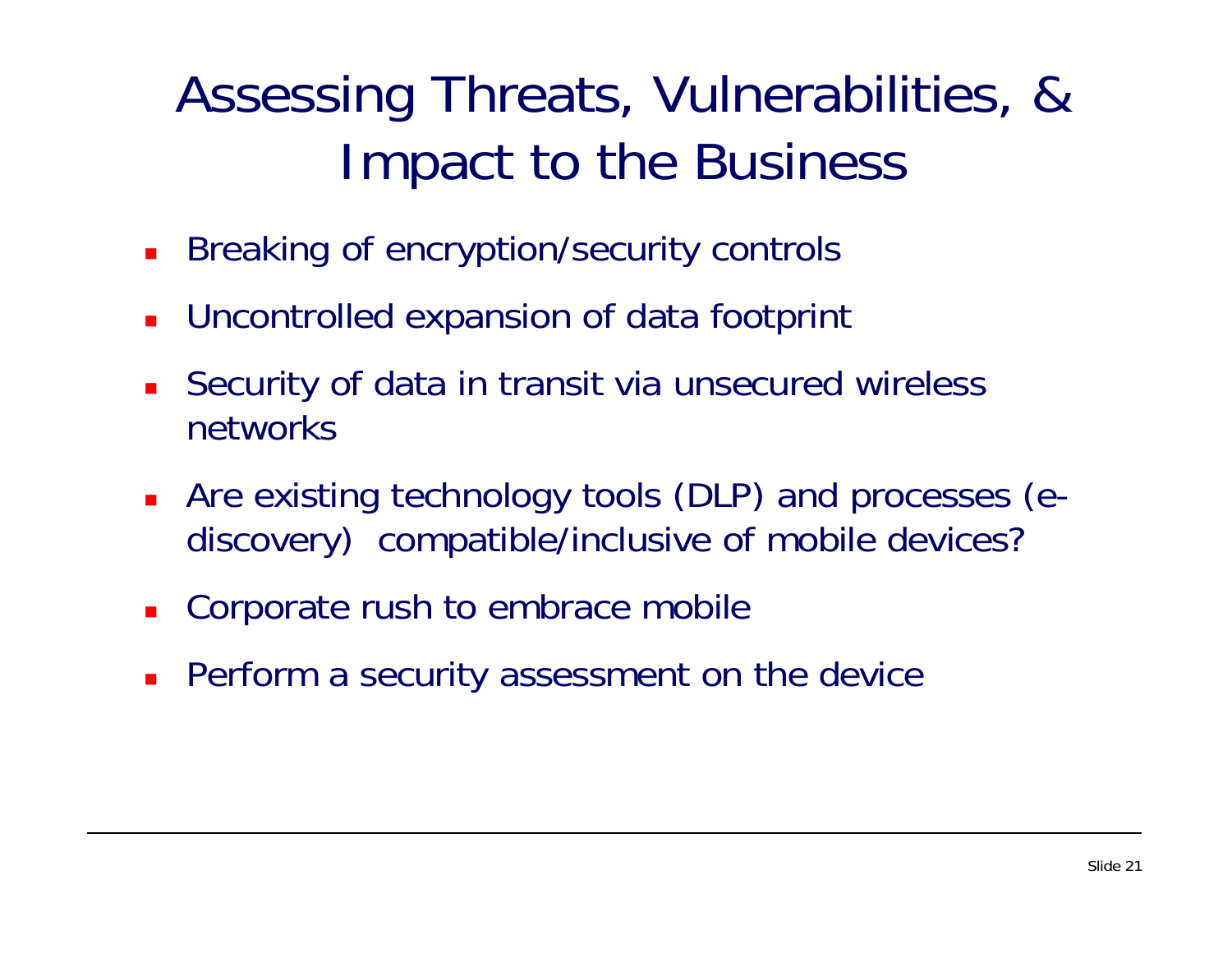## Assessing Threats, Vulnerabilities, & Impact to the Business

#### **Impacts to Business**

- Lost employee productivity
- П Loss of sensitive data
	- Negative publicity
	- Customer turnover
	- ◆ Litigation

#### Costs of Top 5 Data Breach Incidents

| Organization                               | <b>Est. Cost</b> |
|--------------------------------------------|------------------|
| 1. Electronics/Consumer<br><b>Products</b> | \$225M-\$2B      |
| 2. Retailer/Consumer Products              | \$225M           |
| 3. Marketing Services                      | \$100M-\$200M    |
| 4. Financial Services                      | \$140M           |
| 5. Federal Govt. Entity                    | \$25M            |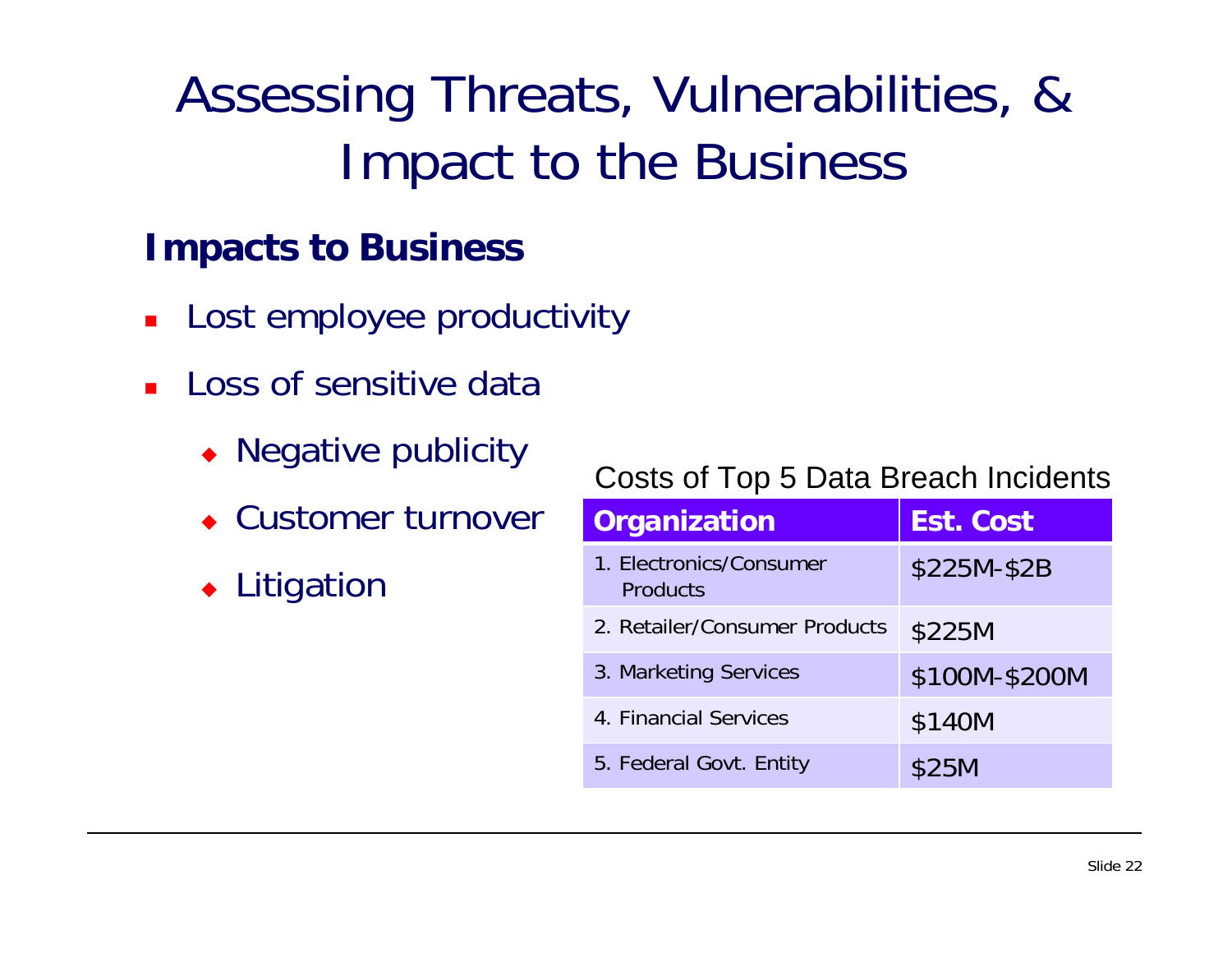## Risk Response: Evaluating Mitigation Techniques

- П Define a set of allowable devices/versions
- Use built in capabilities and combine with third-party management utilities and security tools
- Implement policies and procedures
- $\blacksquare$ Implement training and awareness for users
- Signed acknowledgement of acceptable use
- $\overline{\phantom{a}}$ Utilize encryption and sandboxes
- **Limit sensitive data from being accessed/stored**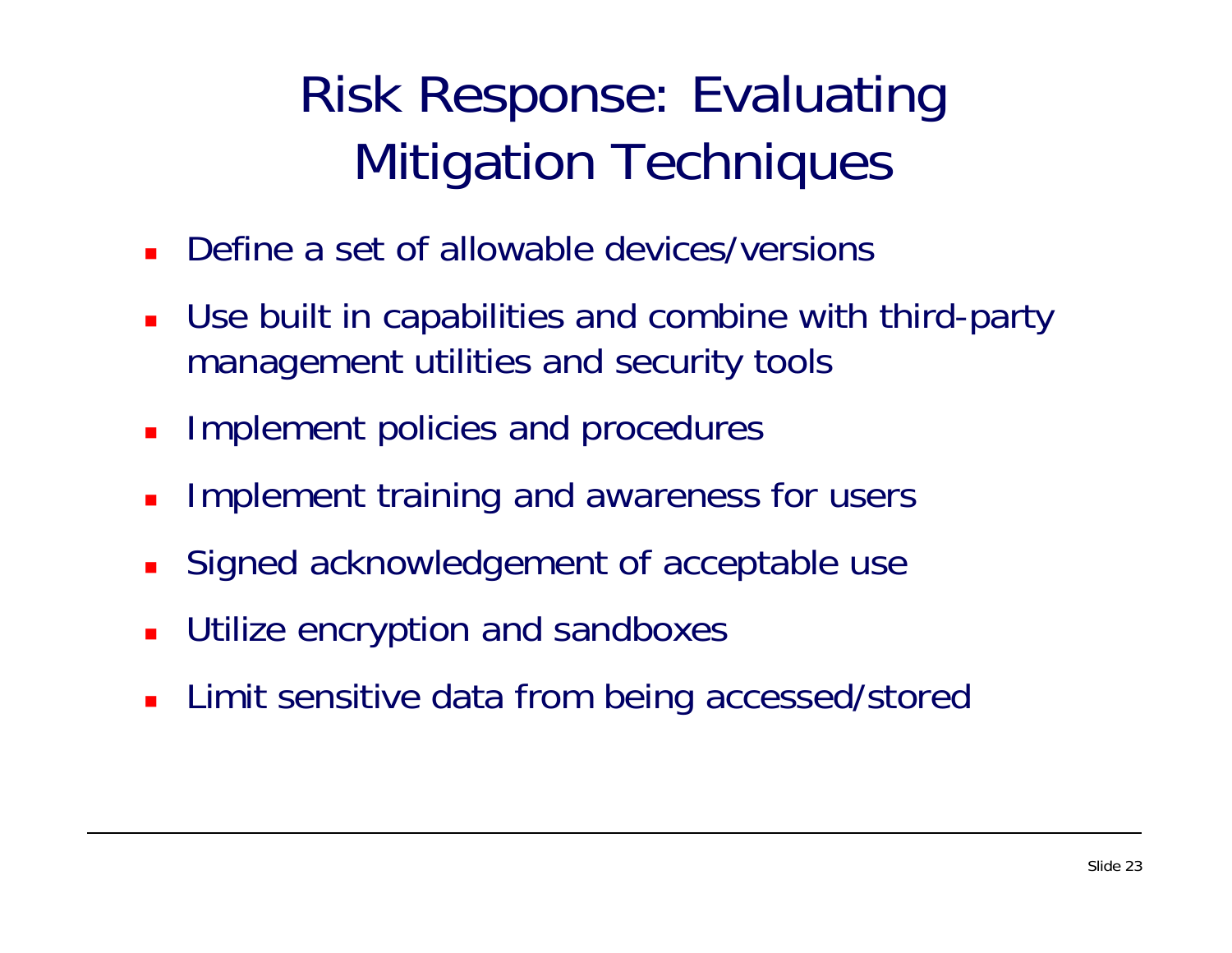## Monitoring the Risks

### **Why?**

- $\blacksquare$ More powerful devices being released
- П New vulnerabilities/threats
- $\blacksquare$ New apps and defensive technologies being released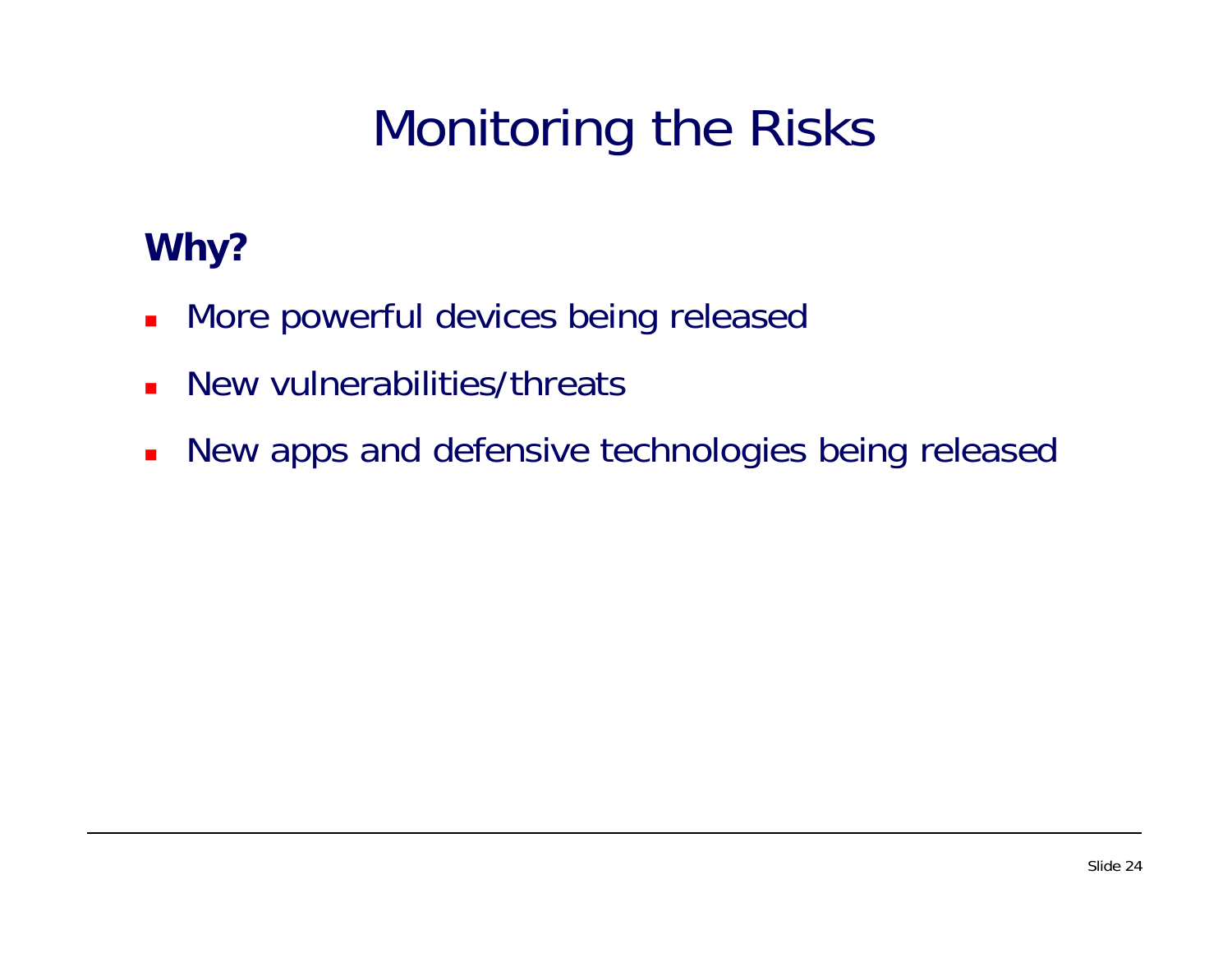### Risk Assessment Reminders

- **Document the risk assessment, including decisions**
- Include all reasonable risks
- $\blacksquare$ Identify and engage key stakeholders
- $\mathbf{r}$ Obtain sign-off on risk plan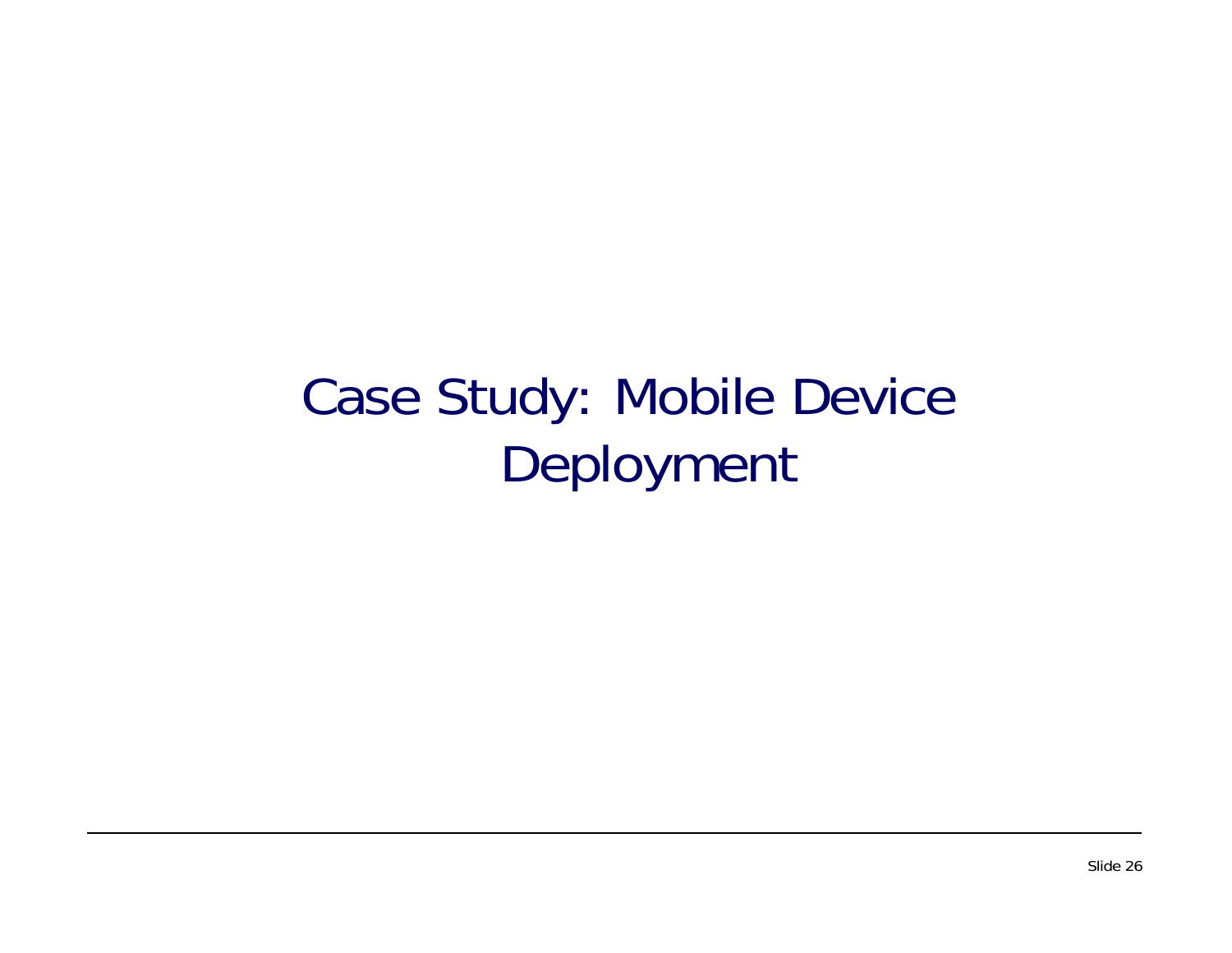### **Step 1: Understand environment, requirements and objectives, risk tolerance, and boundaries**

- **Consumer Products Company with mobile sales** workforce of about ~2,500 users
- **Qreanization is technically savvy but previously only** supported Blackberry devices
- **Organization is risk averse and very attentive to legal** risks and ramifications
- **Goal: Allow sales workforce to use employee owned** devices for access to email, calendar, and internally hosted sales call application
- Goal: Limit support burden on a relatively small IT staff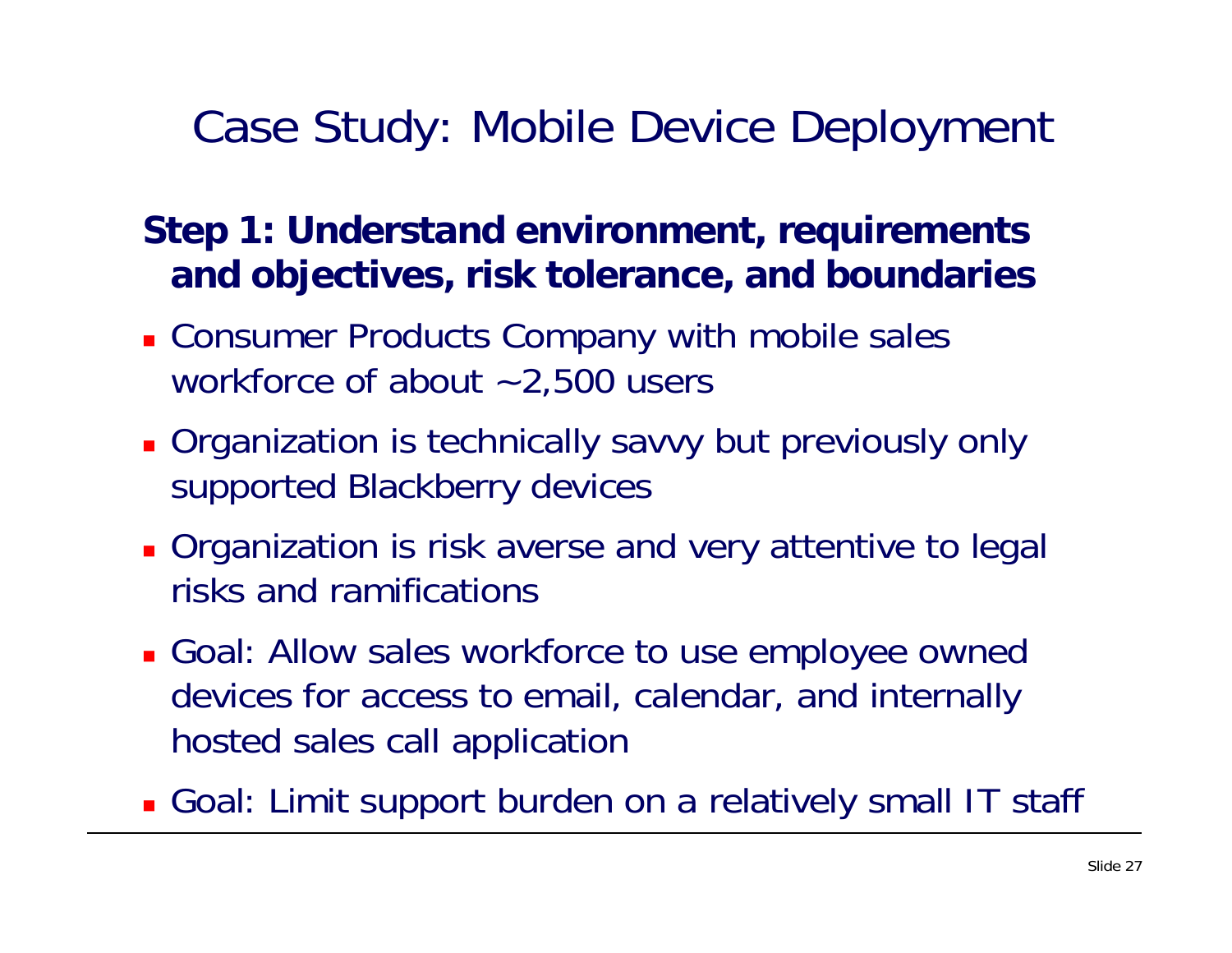#### **Step 2: Understand threats, vulnerabilities, and existing controls to define risks**

- R1: Data stored locally on devices is accessible to individuals that find the device after being lost or while left unattended.
- R2: Data from Device is transferred to unmanaged devices
- $\mathbf{r}$  R3: Attackers use features enabled on devices to gain access to sensitive information on a device that they do not possess.
- R4: Malicious software is installed on devices that allows leak of data.
- R5: Compromised devices are used as a launching pad to further gain access to corporate information.
- $\mathbf{r}$ R6: Data is taken out of a Secure Container on the device.
- R7: Data is left on the device during phone replacement/upgrade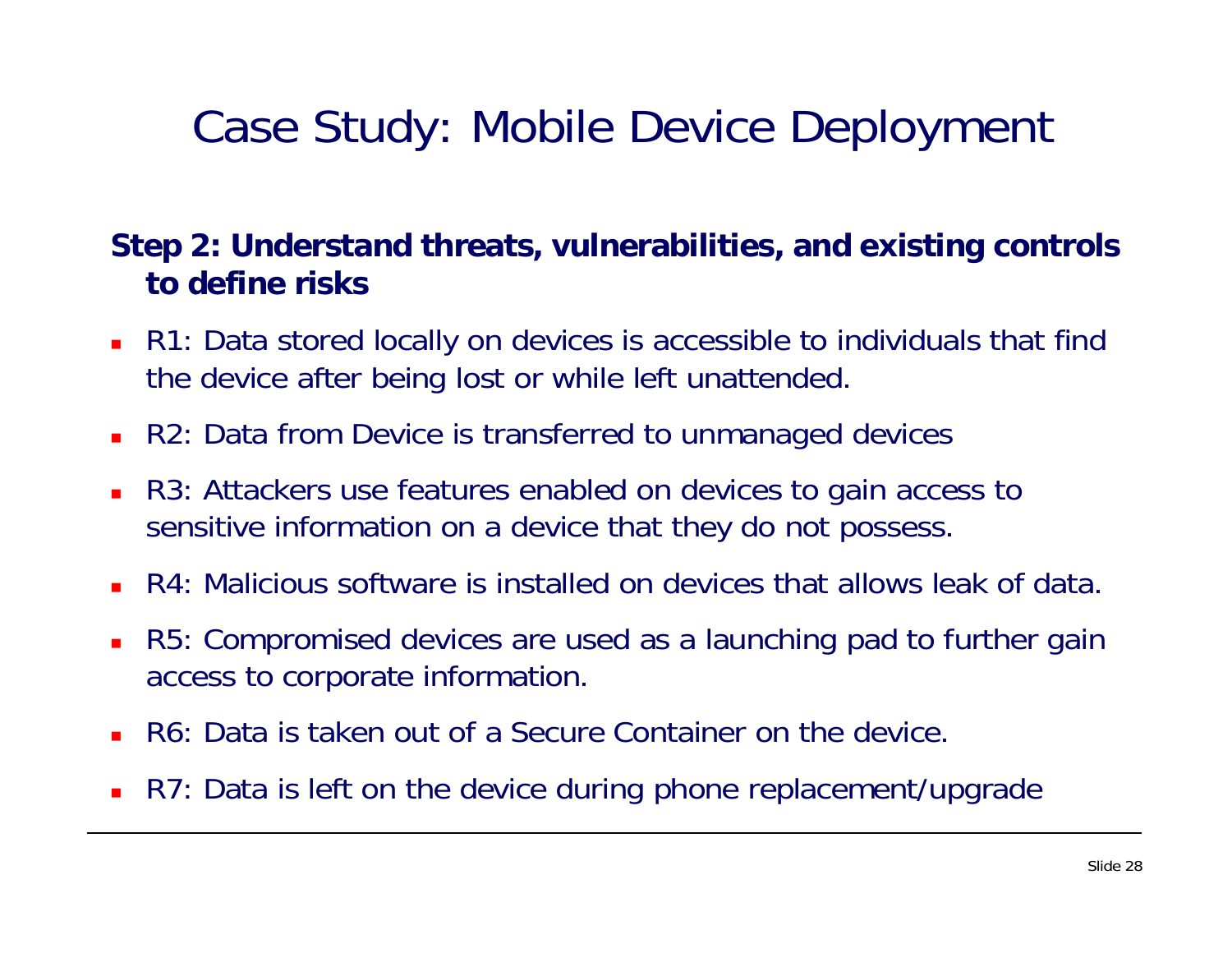#### **Step 3: Assess risks based on impact and likelihood**



#### **Initial Risk Assessment Results**

#### **High Risks:**

R1 – Lost DevicesR2 – Data TransferR4 – Malicious SoftwareR7 – Phone Disposal

#### **Moderate Risks:**

- R3 Feature Attack
- R5 Launchpad
- R6 Secure Container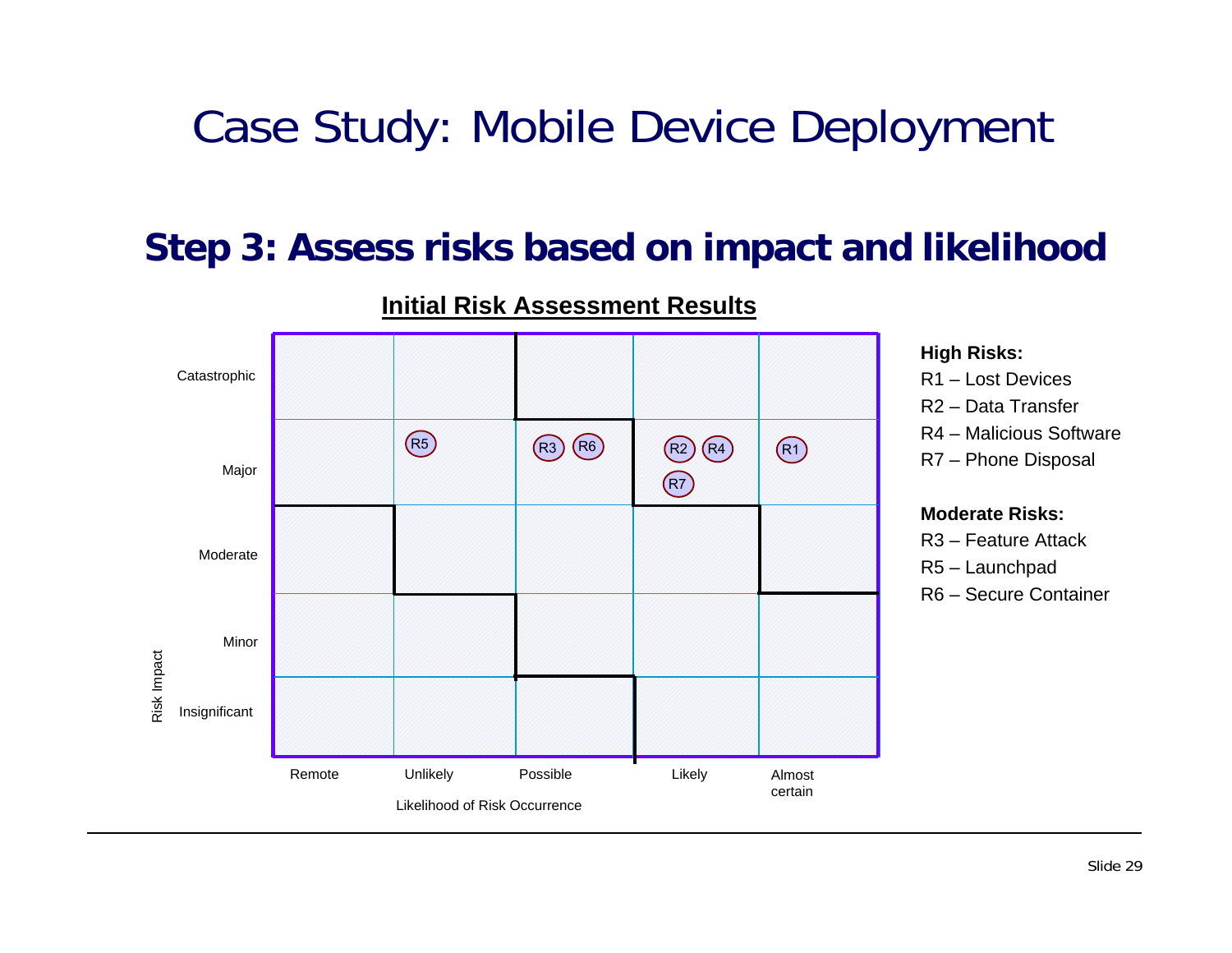- Organization identified risk mitigation techniques to reduce the risk to an acceptable level:
	- **Select set of approved devices identified**
	- $\blacksquare$  Third-party management utility used to enforce security parameters and device limitations
	- Use of a product that included encrypted container to separate corporate/personal data
	- $\blacksquare$  Users were provided a stipend for purchase, signed user acceptance policies, and received security training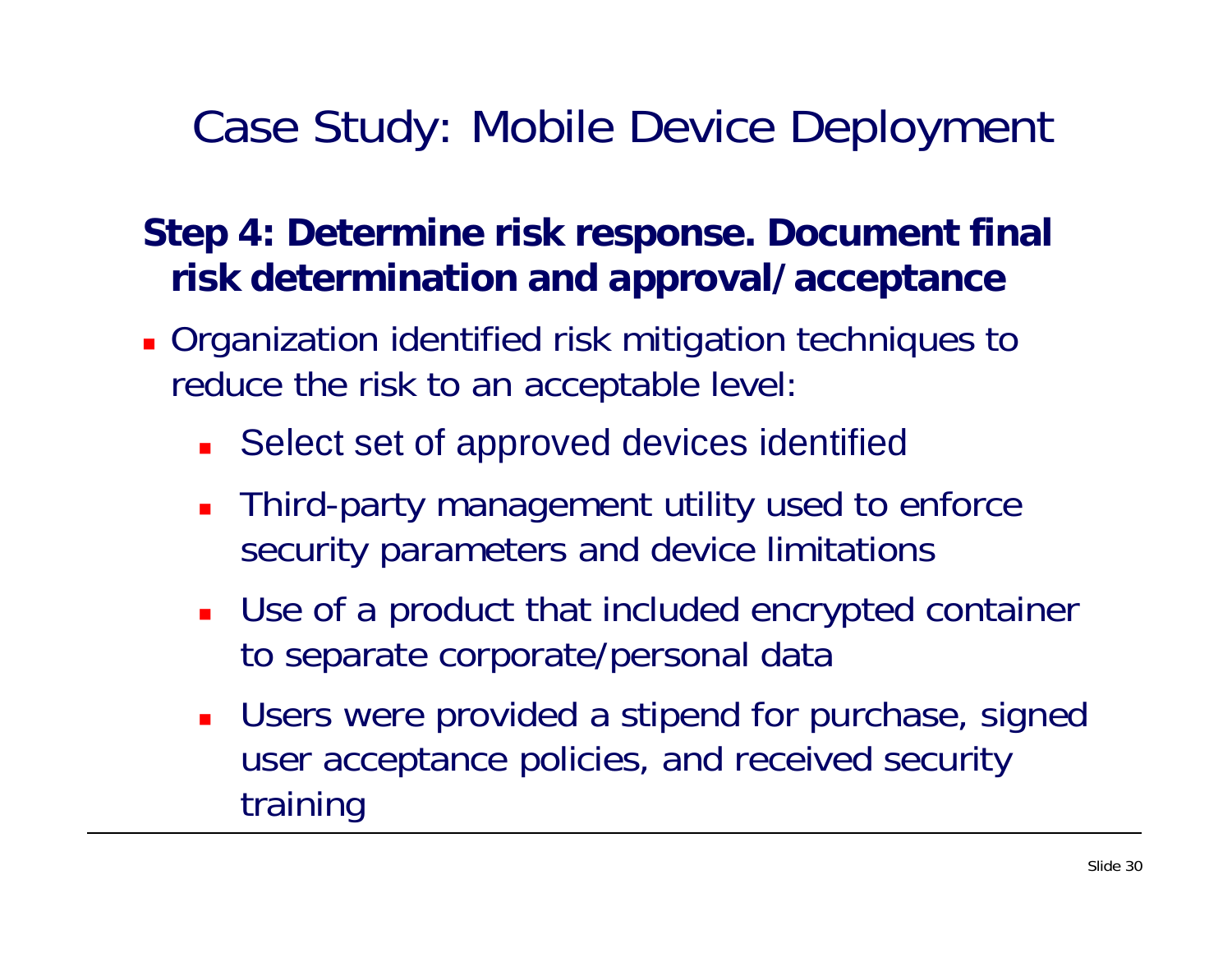| <b>Risk</b>                                                                                                                                             | <b>Initial</b> | <b>Control Plan</b>                                                                                                                                                                                                                                                                        | <b>Final</b>    |
|---------------------------------------------------------------------------------------------------------------------------------------------------------|----------------|--------------------------------------------------------------------------------------------------------------------------------------------------------------------------------------------------------------------------------------------------------------------------------------------|-----------------|
| <b>Statement</b>                                                                                                                                        | <b>Risk</b>    |                                                                                                                                                                                                                                                                                            | <b>Risk</b>     |
| R1: Data stored<br>locally on<br>devices is<br>accessible to<br>individuals that<br>find the device<br>after being lost<br>or while left<br>unattended. | <b>High</b>    | • Remote Wipe<br>• Lost Phone Reporting Line<br>• Encourage data pruning<br>• Power on Password<br>• Timeout Password<br>• Failed Login Limit<br>• Data Encryption<br>• Password protect data cards<br>• Enable Asset Tracking<br>• Use portals instead of apps<br>that store data locally | <b>Moderate</b> |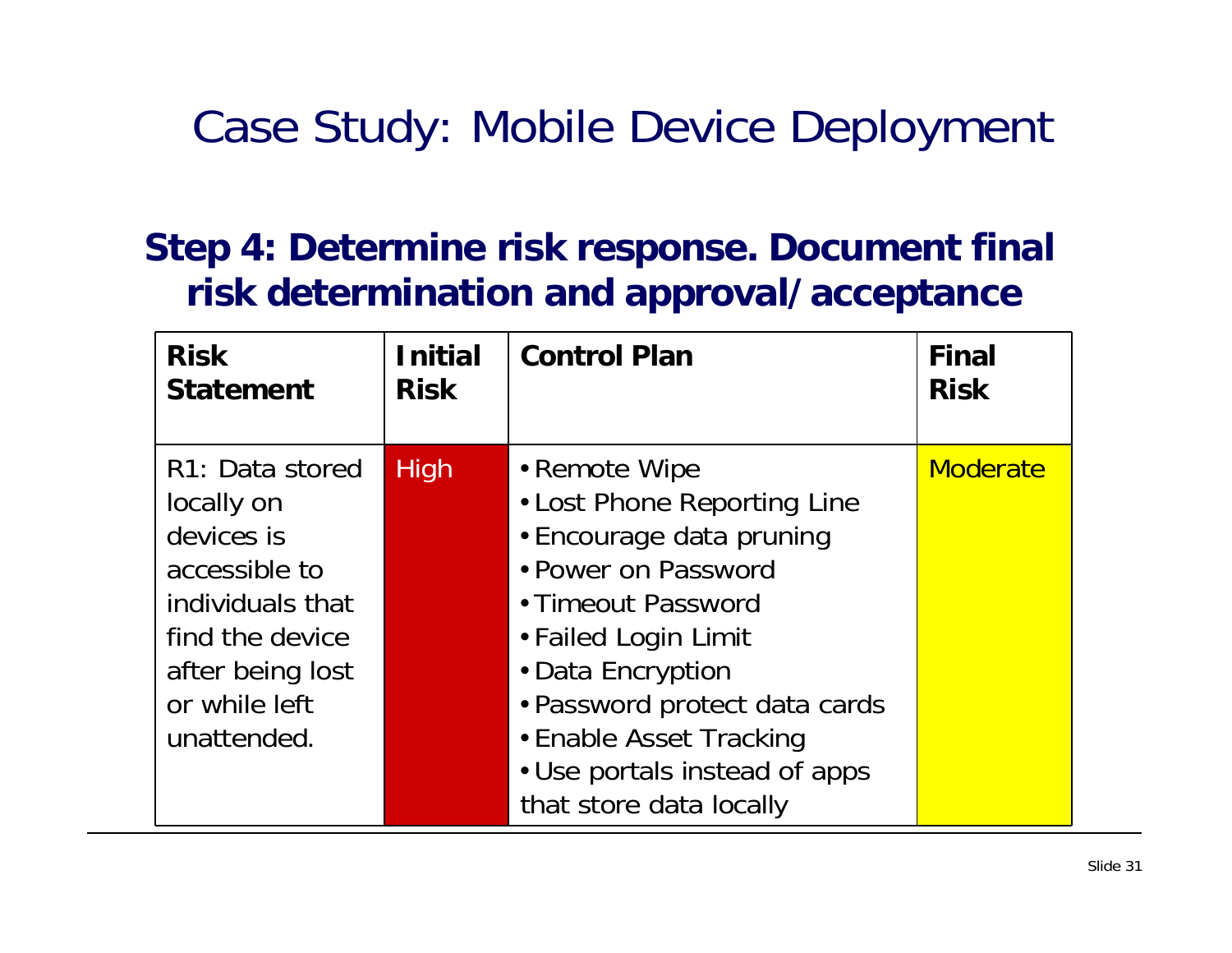| <b>Risk</b>                                                          | <b>Initial</b> | <b>Control Plan</b>                                                                                                                                                                        | <b>Final</b>    |
|----------------------------------------------------------------------|----------------|--------------------------------------------------------------------------------------------------------------------------------------------------------------------------------------------|-----------------|
| <b>Statement</b>                                                     | <b>Risk</b>    |                                                                                                                                                                                            | <b>Risk</b>     |
| R2: Data from<br>Device is<br>transferred to<br>unmanaged<br>devices | <b>High</b>    | • Define Policies and educate<br>users<br>• Limit ability to forward<br>emails to personal emails or<br>access to sharing sites<br>• Require backups to be<br>encrypted<br>• Implement DLP | <b>Moderate</b> |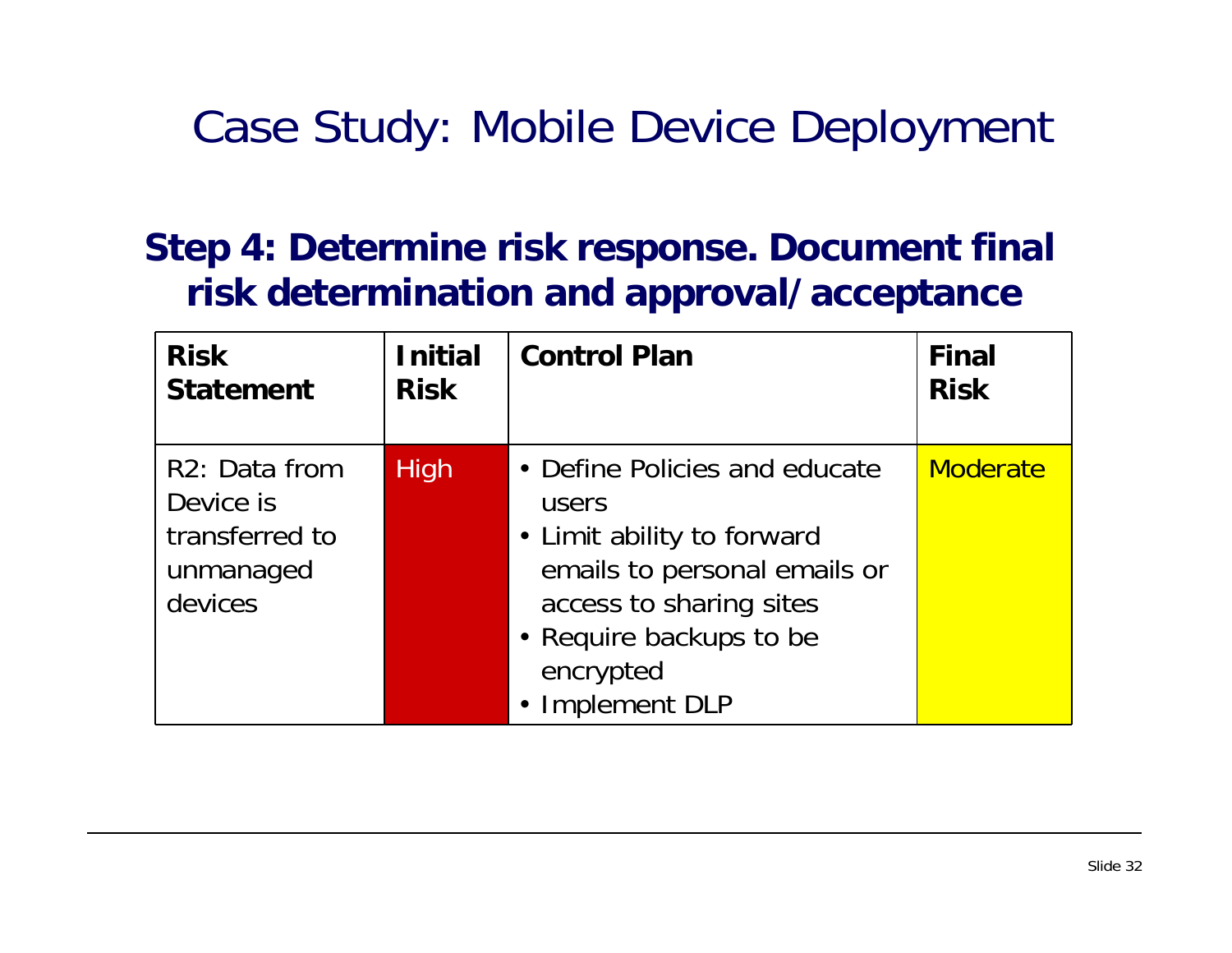| <b>Risk</b>                                                                                                                                                      | <b>Initial</b>  | <b>Control Plan</b>                                                                                                                                                                 | <b>Final</b> |
|------------------------------------------------------------------------------------------------------------------------------------------------------------------|-----------------|-------------------------------------------------------------------------------------------------------------------------------------------------------------------------------------|--------------|
| <b>Statement</b>                                                                                                                                                 | <b>Risk</b>     |                                                                                                                                                                                     | <b>Risk</b>  |
| R <sub>3</sub> : Attackers<br>use features<br>enabled on<br>devices to gain<br>access to<br>sensitive<br>information on a<br>device that they<br>do not possess. | <b>Moderate</b> | • Switch Bluetooth to hidden<br>mode, disable when not in<br>use<br>• Educate users on granting<br>permissions to apps<br>• Educate users on connecting<br>to secured wifi hotspots | Low          |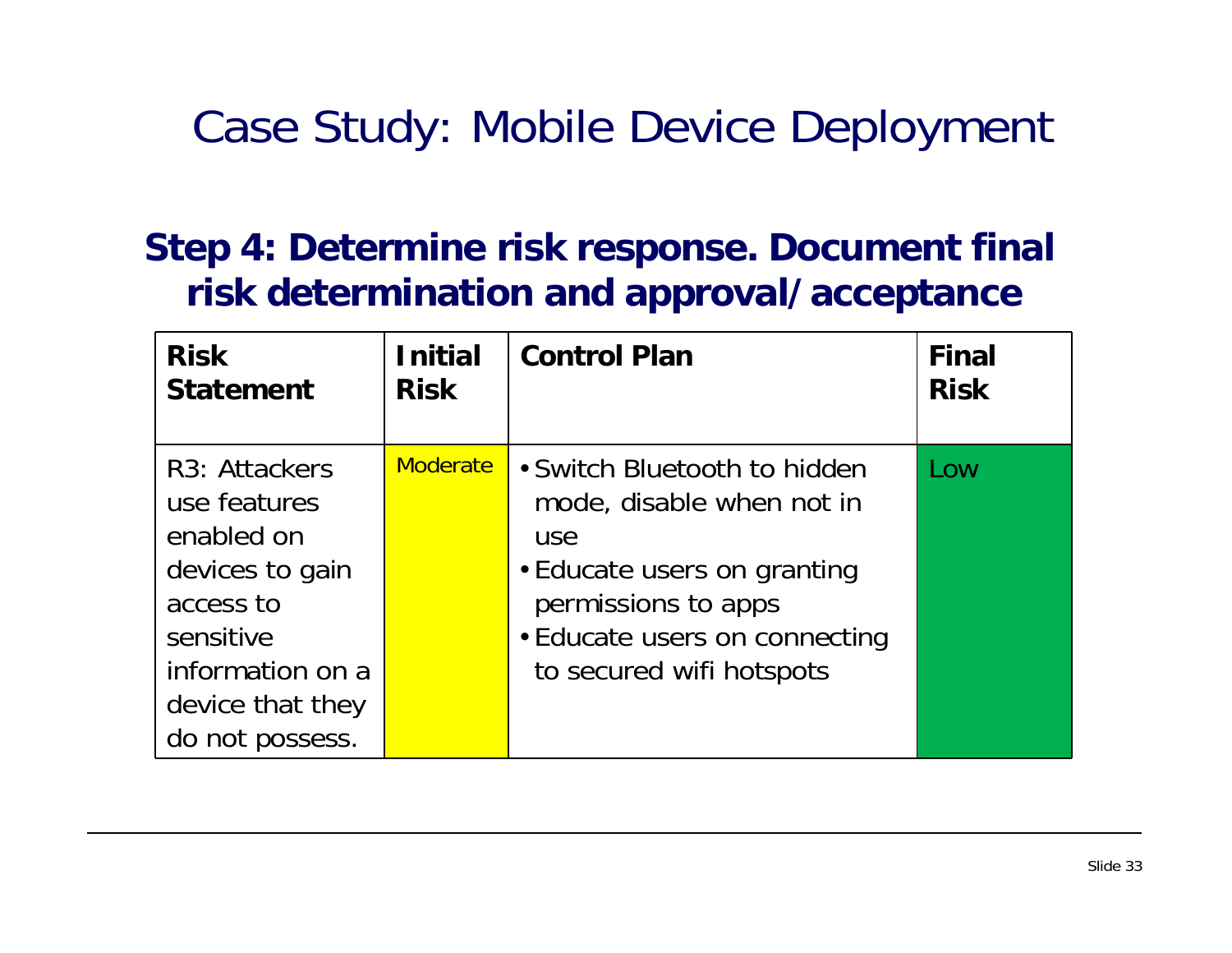| <b>Risk</b>                                                                             | <b>Initial</b> | <b>Control Plan</b>                                                                                                                                                                                                                                                                          | <b>Final</b>    |
|-----------------------------------------------------------------------------------------|----------------|----------------------------------------------------------------------------------------------------------------------------------------------------------------------------------------------------------------------------------------------------------------------------------------------|-----------------|
| <b>Statement</b>                                                                        | <b>Risk</b>    |                                                                                                                                                                                                                                                                                              | <b>Risk</b>     |
| R4: Malicious<br>software is<br>installed on<br>devices that<br>allows leak of<br>data. | <b>High</b>    | • Sync limits on OS versions<br>and jailbroken devices<br>• Limit install of unsigned apps<br>• Limit running of java applets<br>• Route Internet Traffic<br>through corporate web<br>filtering<br>• Consider building corporate<br>app store for tested/approved<br>apps<br>· Implement DLP | <b>Moderate</b> |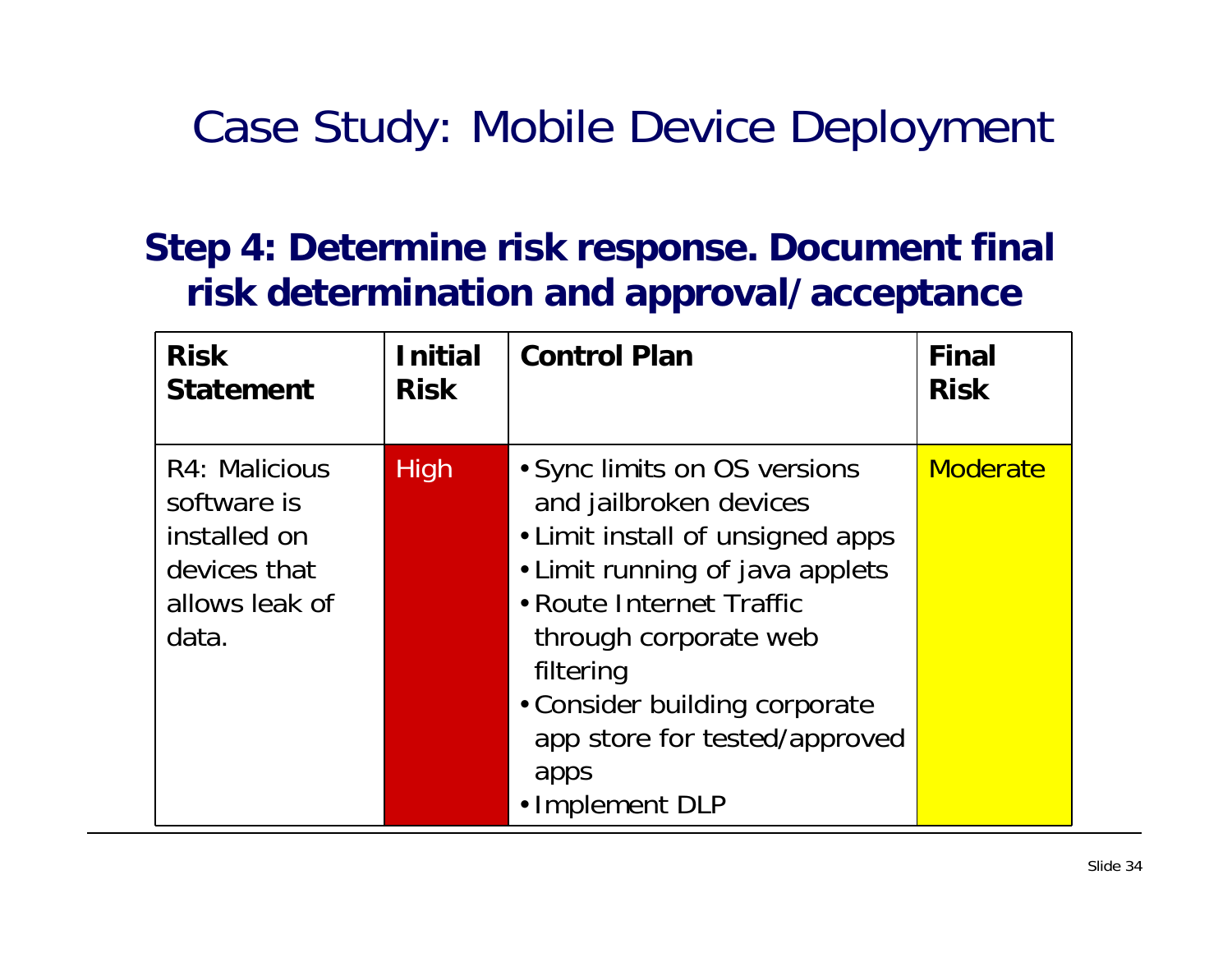| <b>Risk</b>                                                                                                               | <b>Initial</b>  | <b>Control Plan</b>                                                                             | <b>Final</b> |
|---------------------------------------------------------------------------------------------------------------------------|-----------------|-------------------------------------------------------------------------------------------------|--------------|
| <b>Statement</b>                                                                                                          | <b>Risk</b>     |                                                                                                 | <b>Risk</b>  |
| R5:<br>Compromised<br>devices are used<br>as a launching<br>pad to further<br>gain access to<br>corporate<br>information. | <b>Moderate</b> | • Limit network segments that<br>devices can access<br>• Require second level<br>authentication | Low          |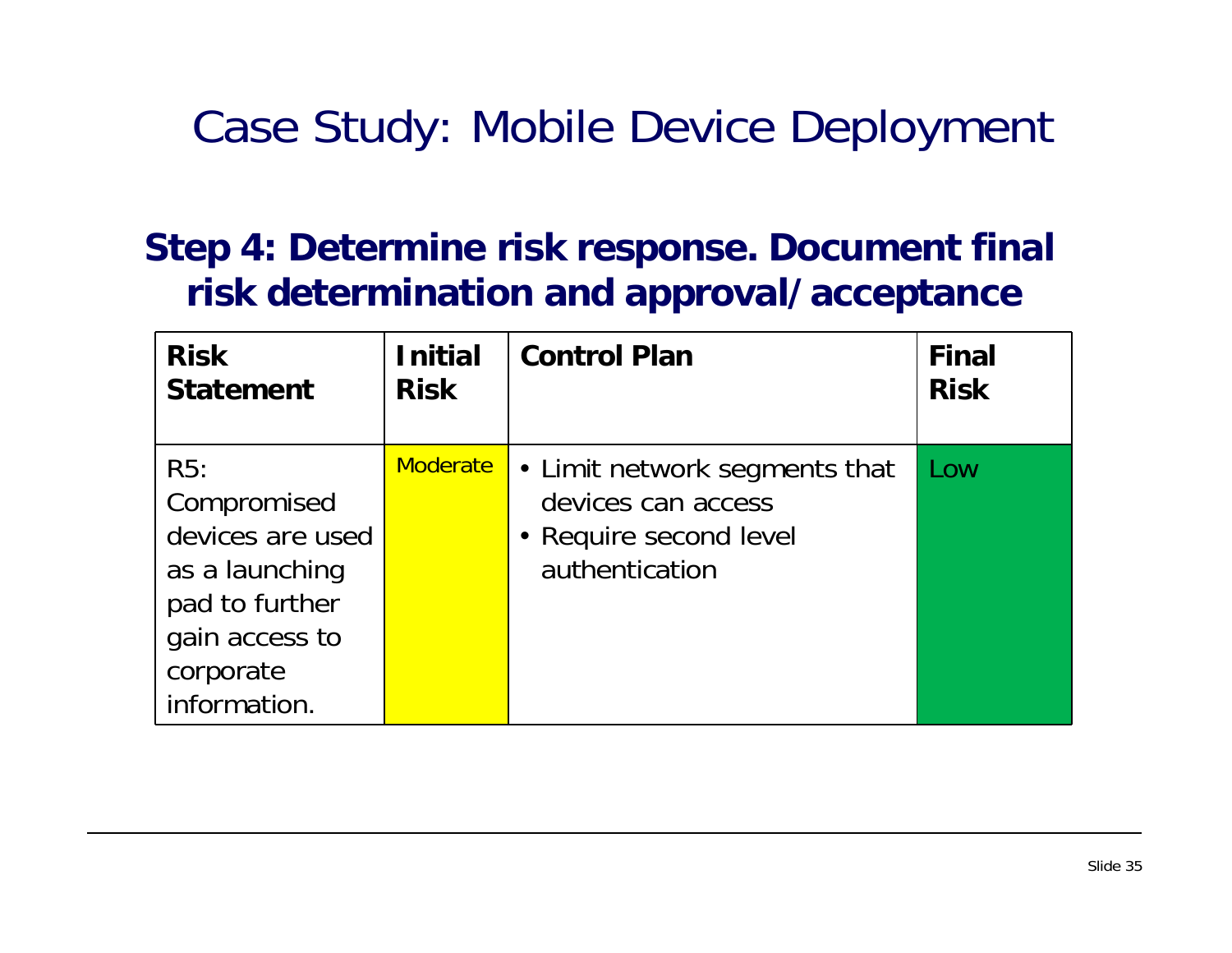| <b>Risk</b>                                                            | <b>Initial</b>  | <b>Control Plan</b>                                                                          | <b>Final</b> |
|------------------------------------------------------------------------|-----------------|----------------------------------------------------------------------------------------------|--------------|
| <b>Statement</b>                                                       | <b>Risk</b>     |                                                                                              | <b>Risk</b>  |
| R6: Data is<br>taken out of a<br>Secure<br>Container on the<br>device. | <b>Moderate</b> | • Prevent data from being<br>copied out of container<br>• Require backups to be<br>encrypted | <b>OW</b>    |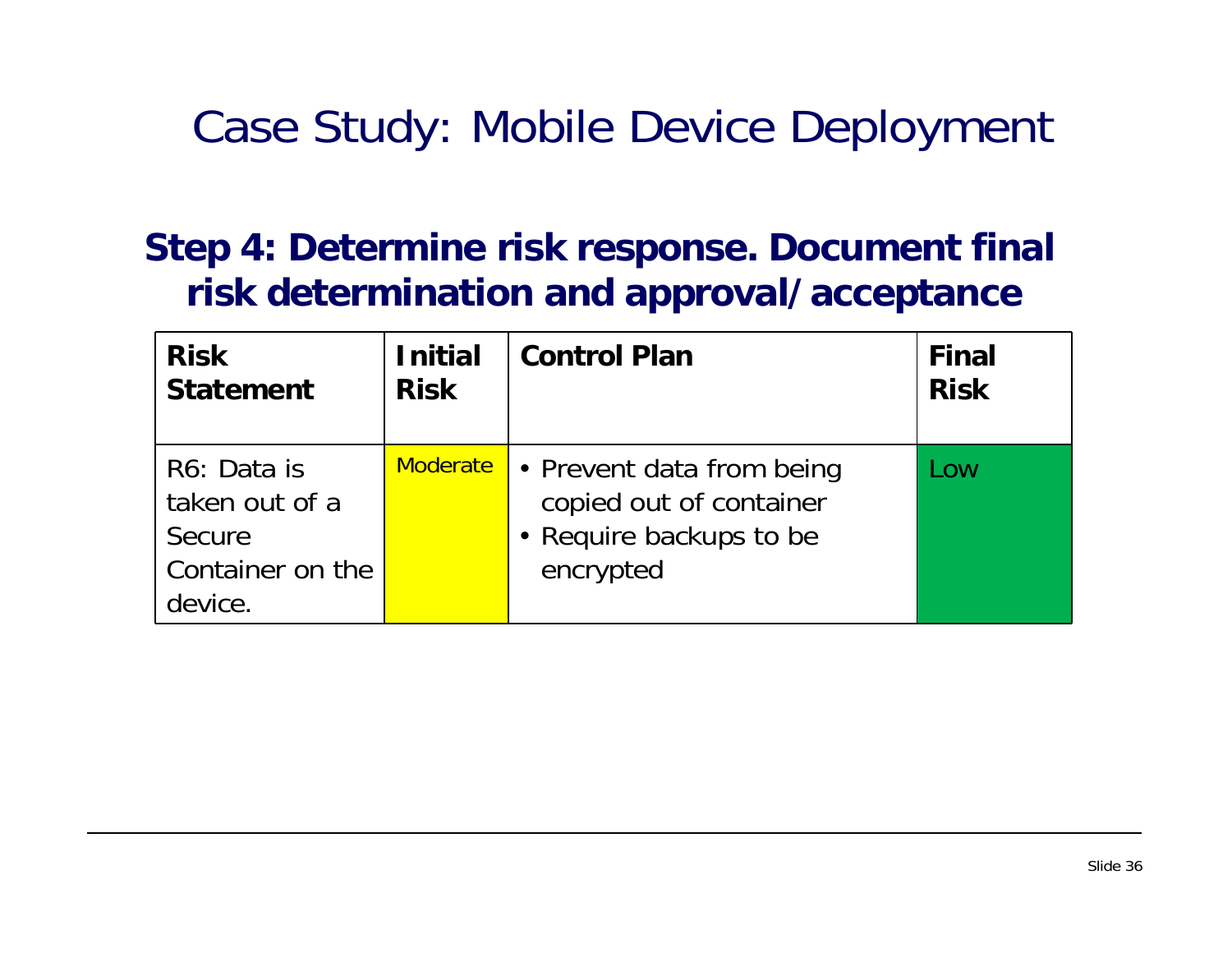| <b>Risk</b>                                                                  | <b>Initial</b> | <b>Control Plan</b>                                                             | <b>Final</b> |
|------------------------------------------------------------------------------|----------------|---------------------------------------------------------------------------------|--------------|
| <b>Statement</b>                                                             | <b>Risk</b>    |                                                                                 | <b>Risk</b>  |
| R7: Data is left<br>on the device<br>during phone<br>replacement/up<br>grade | <b>High</b>    | • Implement Corporate Wipe<br>Program<br>• Train users on disposal<br>technique | Moderate     |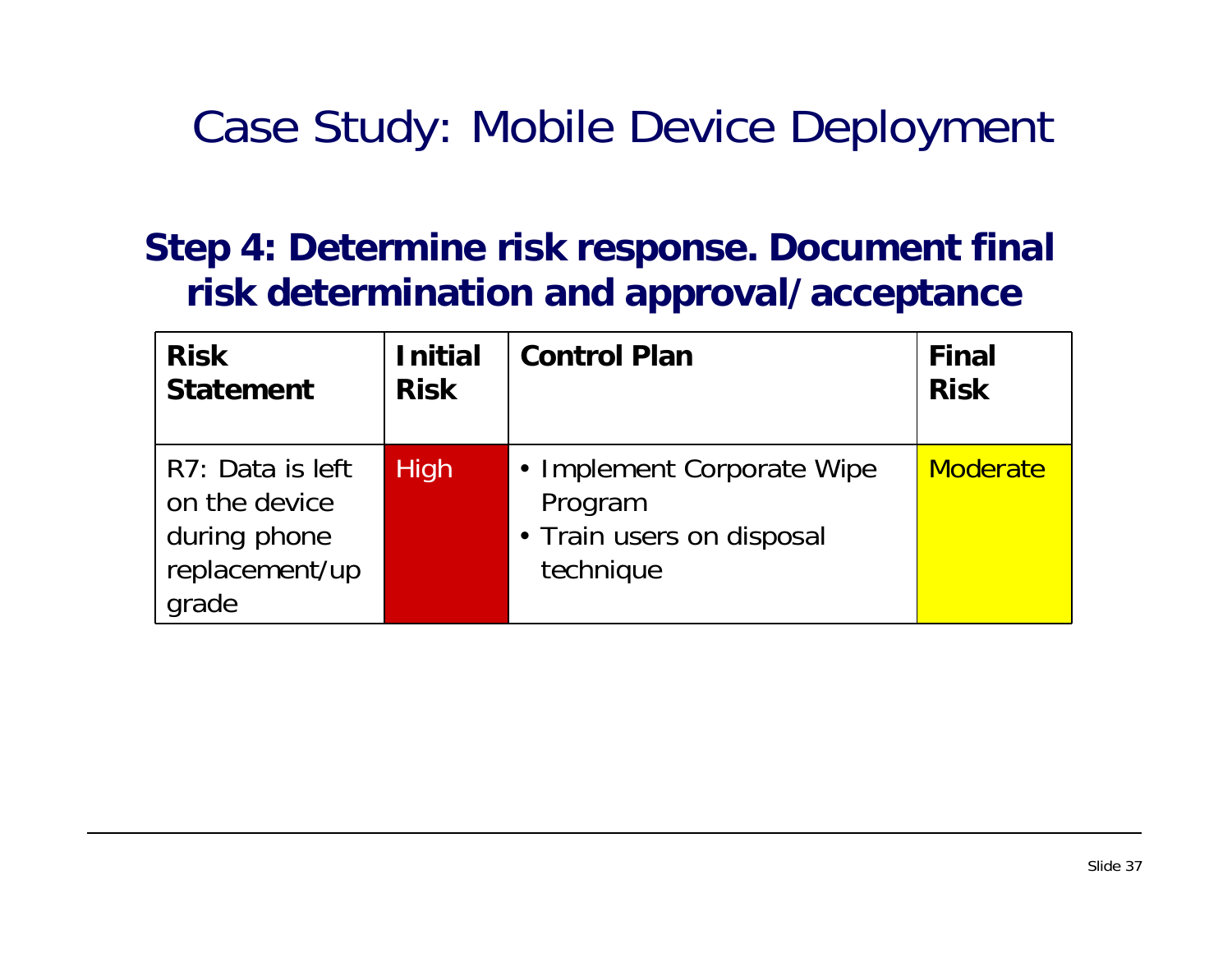### **Outcomes:**

- 4 High Risks and 3 Medium Risks reduced to 4 Medium Risks and 3 Low Risks
- **Company management accepted the reduced risk of** the program based upon the compensating controls identified
	- ◆ Sign-off was documented by the CIO and CFC
- **Program will be monitored on an ongoing basis by** management and corporate audit
	- **Step 5: Ongoing monitoring of risks and response**